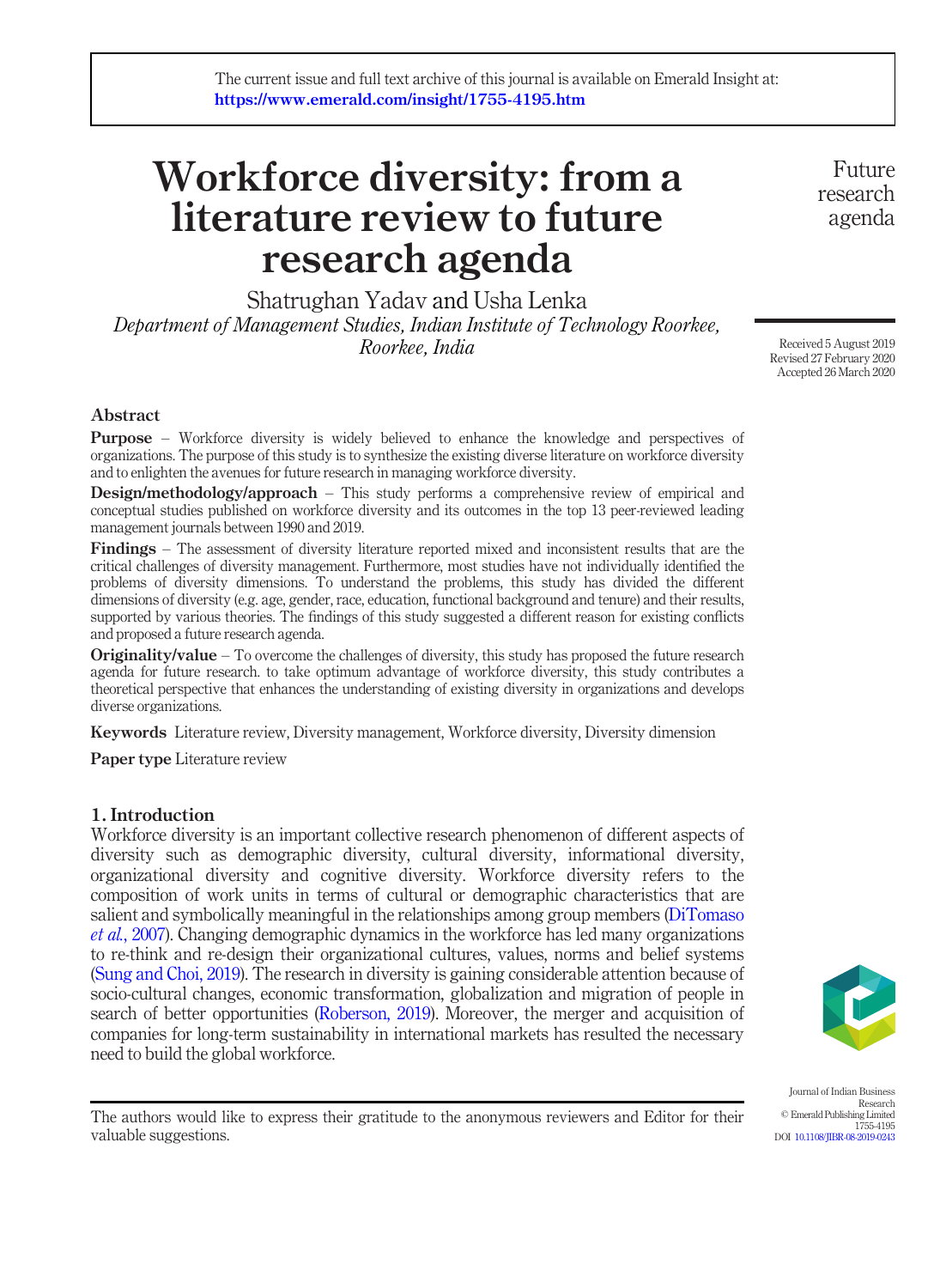Why is diversity essential in organizations? It is widely believed that diversity broadens the knowledge, perspectives, and skills that results in creativity, innovation and decisionmaking power [\(McLeod and Lobel, 1992\)](#page-17-0). Diversity is essential in creativity, innovation and growth in organizations because it may be very difficult to obtain innovative ideas from homogeneous teams who have the same thought and similar way of working attitude. To achieve the growth and innovations, organizations are required to develop such policies and programs that can be helpful in alliances, mergers and acquisitions of companies without any boundary conditions. Further, these organizations need a diverse workforce to efficiently run the business and that can be targeted by hiring, training and retaining the employees from diverse backgrounds regardless of race, gender, age, ethnicity, nationality, language, religion, functional, educational and disability.

Diversity is a very broad topic comprising many dimensions of diversity such as age, gender, race/ethnicity, educational diversity, functional, tenure, sexual orientation and physical disability. In fact, diversity has always been synonymous with gender or racial/ ethnic diversity ([Knight](#page-16-0) et al., 1999). Researchers have investigated the effects of different types of diversity variables on firm performance [\(Kirkman](#page-16-1) et al., 2004; [Williams and](#page-19-0) O'[Reilly, 1998](#page-19-0)). However, there are several dimensions of diversity, which have been encountered in organizations, but their implementation in organizations is a major challenge. It is very difficult to identify which diversity is more beneficial because neither all forms of diversity are applicable in each organization nor every dimension of diversity has a positive impact. Thus, to understand the individual effects of diversity, we conducted an extensive review of literature by categorizing the diversity separately. Before proceeding to this review paper, we reviewed a recent literature paper ([Jonsen](#page-16-2) *et al.*, 2011; [Roberson](#page-18-2) *et al.*, [2017](#page-18-2); [van Knippenberg and Mell, 2016\)](#page-19-1) in which a systematic review of literature has not found. This study systematically categorizes the literature based on diversity attributes and their inconsistent results, which has not done earlier. In this study, we identified the different operationalization of diversity dimensions and the most encountered methods of diversity measures considered in research. Conclusively, this study addressed the existing reasons for the inconsistent results and proposed the future research agenda to overcome the inconsistencies.

#### 2. The methodology adopted to classify the literature

A systematic review of relevant literature has been conducted to assess the different types of diversity such as age, gender, race, education, functional and tenure diversity, as well as its outcomes published in leading journals. This study has selected the top 13 leading journals in the discipline of human resource management and organizational behavior [\(Milliken and](#page-17-1) [Martins, 1996](#page-17-1)). The name of 13 leading journals are Academy of Management Journal, Academy of Management Review, Journal of Management, Administrative Science Quarterly, Human Relations, Journal of Organizational Behavior, Group and Organization Management, Organizational Behavior and Human Decision Processes, Strategic Management Journal, Journal of Public Administration Research and Theory, Human Resource Management, Journal of Applied Psychology, and International Journal of Human Resource Management. The inclusion criteria of these listed journals were ABDC (Australia Business Development Council) rated  $A^*$  and A journals, which have contributed studies in the diversity management discipline while the rest of the journals are excluded. A systematic search from the year 1991 to 2019 was conducted using the following keywords such as diversity management, workforce diversity, dimensions of diversity, heterogeneous workforce, workplace diversity and demographic diversity in the titles, abstract and keywords of studies. Moreover, references cited in the retrieved studies were reviewed and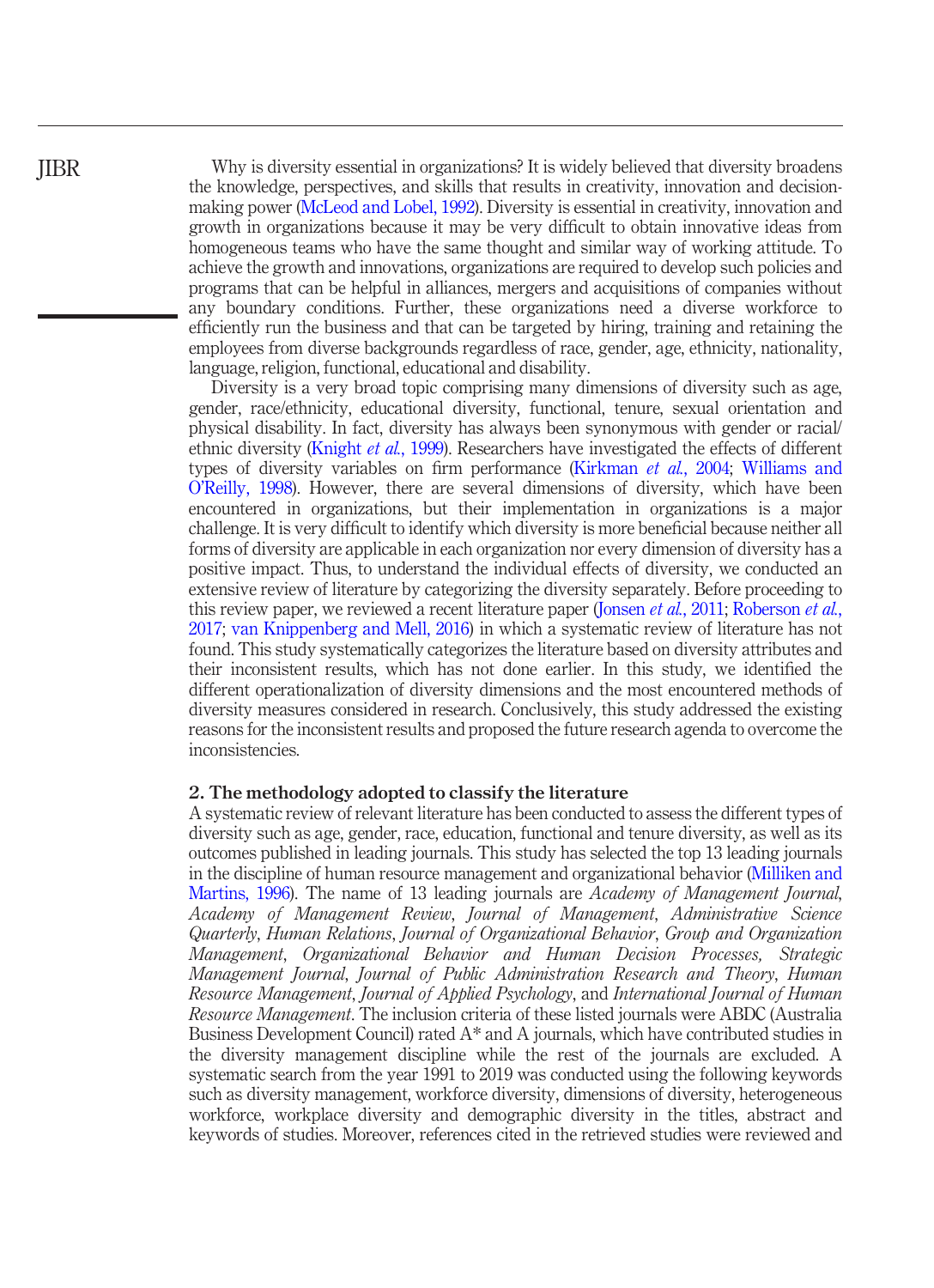some new relevant studies were included for this study. We selected 1990 as a starting year in our study because the term diversity management was coined in 1990 by R. Roosevelt Thomas. In sum, a total of 65 studies were selected for this final study.

This study further organizes the review in different types of diversity and its results because we believe this can help in detail to understand the inconsistent results of each diversity. This review has grouped the studies by the types of diversity, nature of dependent variables, its effect and supported theories.

#### 3. Definitions and significance of diversity in theoretical perspectives

Diversity refers to differences between individual characteristics and attributes that lead to a perception among others that next person is different from self [\(Williams and O](#page-19-0)'Reilly, [1998\)](#page-19-0). Basically, diversity varies with different dimensions in terms of age, gender, race/ ethnicity, nationality, religion, tenure, educational background, functional background, task skills, knowledge, attitude and finally ranging from local preferences to boundary-crossing preferences. However, diversity research has primary emphasized on age, gender, race/ ethnicity, tenure, functional background and educational background [\(Milliken and Martins,](#page-17-1) [1996;](#page-17-1) [Pelled, 1996;](#page-17-2) [Williams and O](#page-19-0)'Reilly, 1998). Furthermore, Jehn et al. [\(1999\)](#page-16-3) explored three specific types of workgroup diversity:

- (1) social category diversity;
- (2) informational diversity; and
- (3) value diversity.

Social category diversity refers differences in readily detectable attributes such as age, gender and race/ethnicity, whereas informational diversity refers differences in knowledge and perspectives related to job oriented attributes such as tenure, functional and educational background (Jehn et al.[, 1999](#page-16-3); Tsui et al.[, 1992\)](#page-18-3). While value diversity occurs when group members differ in terms of values, beliefs and thought processes about their real task and goal (Jehn et al.[, 1999](#page-16-3)).

In an extensive review of 40 years of literature, [Williams and O](#page-19-0)'Reilly (1998) justified the significance of two main perspectives in diversity research and performance: one is social categorization perspective and the other is the information decision-making perspective. Social categorization perspectives focus on relational aspects (age, gender,and race) and support the social category diversity, whereas the information decision-making perspective supports informational diversity. The consistent result in diversity research claims that social category diversity is negatively associated with group performance; however, informational diversity is positively associated with group performance because more diverse groups are more likely to have a wide range of task-relevant knowledge ([van](#page-19-2) [Knippenberg](#page-19-2) et al., 2004). Thus, one could argue that social identity theory and social categorization theory are negatively associated with diversity because categorization process may produce subgroups in relational aspects within the workgroup (i.e. us and them on the basis of race and gender) and create issues in inter-subgroup relations ([van](#page-19-2) [Knippenberg](#page-19-2) et al., 2004). Moreover, functional conflicts and information-rich diversity enhances firm performance while dysfunctional activities such as discrimination and personality differences reduce performance.

#### 4. Dimensions of diversity

This study conducts a systematic review of the literature to examine the different dimensions of diversity and their results. Several researchers have proposed their own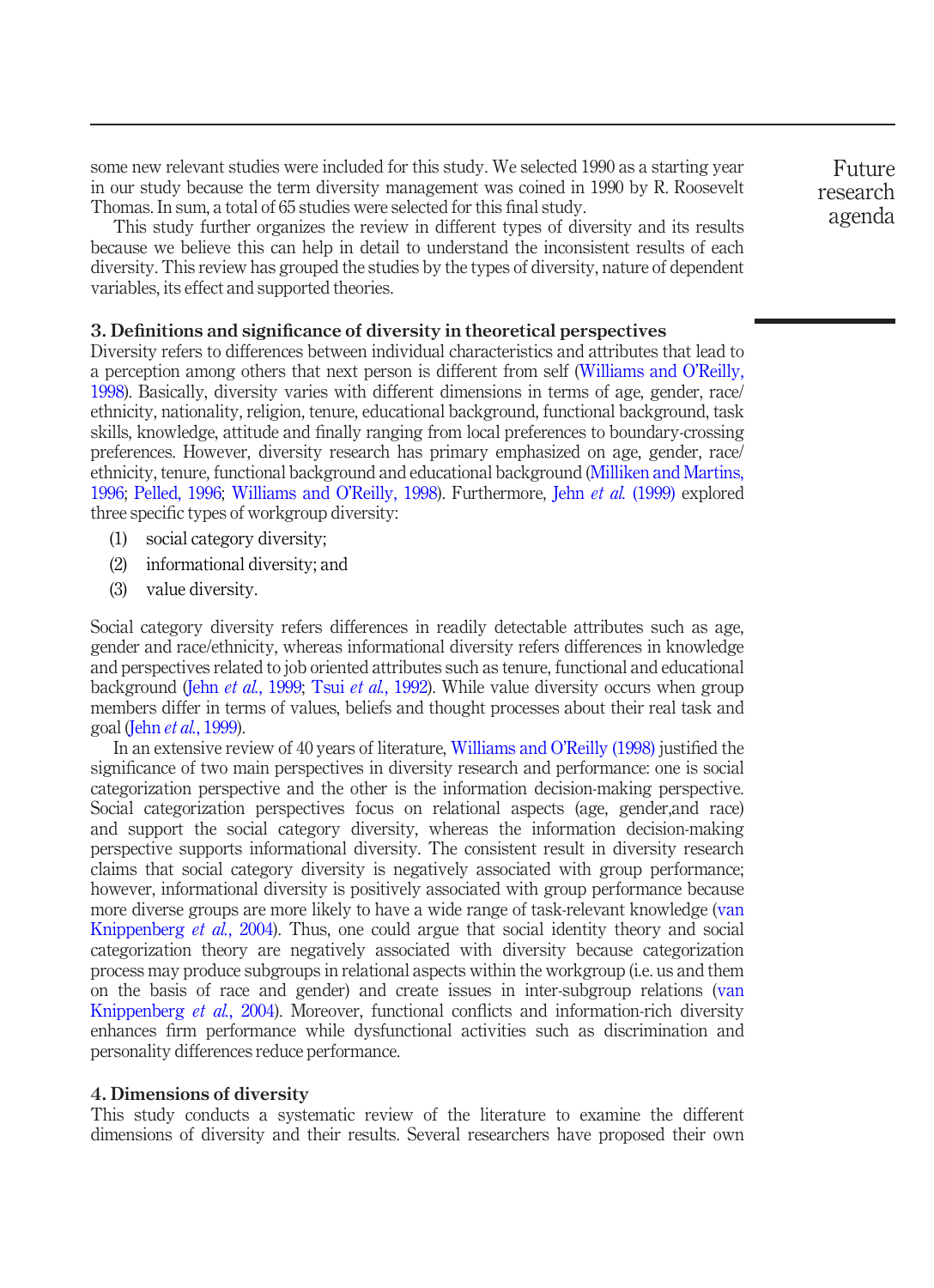typology for categorizing diversity attributes. For instance, [Milliken and Martins \(1996\)](#page-17-1) differentiated diversity between observable attributes (age, gender and race) and underlying attributes (education, functional background and tenure). [Pelled \(1996\)](#page-17-2) distinguished among diversity attributes such as high visibility and low visibility, whereas [Harrison](#page-15-1) et al. (1998) categorized them as surface-level diversity and deep-level diversity. Moreover, their categorization of diversity was similar but attributed with different names. Based on the above classifications of diversity dimension, and drawing on past research [\(Webber and](#page-19-3) [Donahue, 2001\)](#page-19-3) who classified diversity into two categories relations-oriented (age, gender, racial/ethnic) and task-oriented diversity (tenure, functional and educational background). Conclusively, this study has segmented diversity into two main categories: social categorization diversity and informational diversity; hence, these two forms of diversity are referred to as relations oriented and task-oriented diversity. It has been found from the previous literature that most of the researchers have primarily focused on social categorization diversity and informational diversity has received less attention ([Webber and](#page-19-3) [Donahue, 2001\)](#page-19-3). To support these diversity variables and their inconsistent results in diversity research, several researchers have acknowledged different theoretical perspectives such as social identity theory ([Tajfel and Turner, 1979\)](#page-18-4), self-categorization theory [\(Turner,](#page-18-5) [1985](#page-18-5)), similarity attraction theory ([Byrne, 1971\)](#page-15-2), upper echelon theory [\(Hambrick and](#page-15-3) [Mason, 1984](#page-15-3)) and information decision-making theory ([Williams and O](#page-19-0)'Reilly, 1998). These underlying theories provide the conceptual understandings and logical reason behind the inconsistent findings. To know the significance of these theories in diversity research, this study has categorized the different forms of diversity and their results are supported by various theories. Therefore, a detailed discussion was conducted to identify different dimensions of diversity and its consequences. Please refer to [Figure 1](#page-3-0) for different dimensions of diversity. JIBR

#### 4.1 Age diversity

Age diversity is a highly recognized and explored dimension in the diversity management literature. Age diversity varies in different countries such as India, which has about 70 per cent of youth in the workforce; however, age-related diversity is not a matter of concern in India, although countries such as China, America and Japan have more experienced employees, which shows that there is considerable difference in the age from one country to another country. To bridge this gap of age differences among employees, various studies have been conducted on the age diversity in the workforce. Basically, age diversity has been



<span id="page-3-0"></span>Figure 1. Dimensions of diversity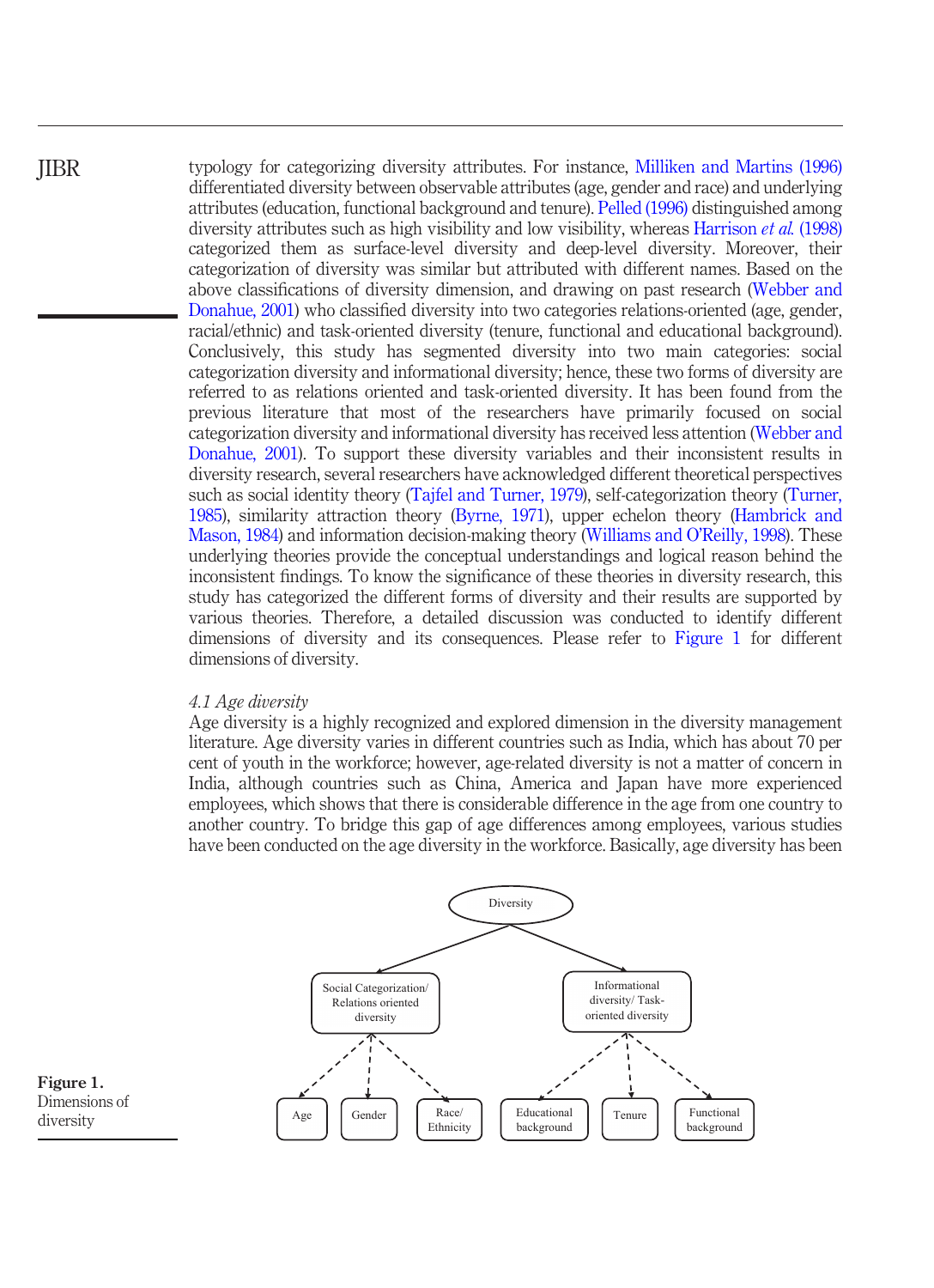supported by social categorization, social identity and similarity attraction theory, which claims that age diversity has an inconsistent effect on organizational outcomes. As such, these theoretical perspectives possibly influence workplace dynamics and may experience relatively negative outcomes for older employees in comparison to younger ones ([Shore](#page-18-6) et al.[, 2009](#page-18-6)). For example, one of the results suggests that a group having more diversity in terms of age are more likely to have high turnover rates [\(Jackson](#page-16-4) *et al.*, 1991). Similarly, the other finding from a meta-analysis of 39 studies [Joshi and Roh \(2009\)](#page-16-5) concluded that age diversity was negatively associated with performance outcomes. Moreover, [Williams and](#page-19-0) O'[Reilly \(1998\)](#page-19-0) reported that groups with a high level of age diversity have a slightly lower level of group process and performance. Because of these equivocal findings, [Joshi and Roh](#page-16-6) [\(2007\)](#page-16-6) conducted an extensive review of the literature and findings, which suggested that contextual variables in diversity research do matter because the role of these intervening variables changes the shape of outcomes. [Ely \(2004\)](#page-15-4) reported the negative relationship between age diversity and work outcome when the quality of the team process moderated the relationship because it suppresses the negative results and enhances the work outcome. However, [Kearney and Gebert \(2009\)](#page-16-7) argued that age diversity is negatively related to team performance because of low transformational leadership, but age diversity was not related to team performance when transformational leadership was high. To understand the nature of other results, this study has conducted a systematic review of literature on the relationship between age diversity and performance outcomes, which has delineated in [Appendix 1.](#page-20-0)

#### 4.2 Gender diversity

Prior to 1990s, gender diversity and status of women at the workplace have been widely ignored by both employers and management practitioners because the majority of the organizations were focused on the themes of affirmative action programs, discrimination and cultural bias, highlighting the very less representation of women in the workforce (Shore et al.[, 2009](#page-18-6)). But, after the 1990s, researchers had shown more interest in the representation of women in the workplace regardless of gender discrimination. Several extensive types of literature have been conducted, especially on gender diversity in management literature. A large body of studies has examined the impact of gender diversity on a firm's performance [\(Richard](#page-18-7) et al., 2004; [Gonzalez and DeNisi, 2009\)](#page-15-5). Some studies have reported a positive relationship, some have reported negative relationships (Jehn *et al.*[, 1999\)](#page-16-3) and finally others have identified non-significant relationships [\(Williams and O](#page-19-0)'Reilly, [1998\)](#page-19-0). In several studies, researchers have shown the positive impact of gender diversity on firm performance and competitiveness. For instance, the effect of organizational level gender diversity on firm performance was reported an inverted U relationship (Frink *et al.*[, 2003\)](#page-15-6). [Richard](#page-18-7) *et al.* (2004) reported the non-linear relationship between gender diversity and firm performance moderated by high innovativeness and low risk-taking perspectives. However, some researchers have been reported that men have high turnover and more negative attachment toward organizations than women, i.e. gender diversity negatively affected men but it positively affected women (Tsui et al.[, 1992\)](#page-18-3). In an experimental study, Cox et al. [\(1991\)](#page-15-7) indicated that diversity within workgroups increases their effectiveness by incorporating value-in-diversity perspectives. Although in laboratory research, the effects of gender diversity on performance have reported mixed results [\(Williams and O](#page-19-0)'Reilly, 1998). In these studies, different researchers have incorporated several theoretical perspectives that attempted to identify the reason behind inconsistent relationships between gender diversity and performance. Most of the published studies highlight the different theories in support of diversity literature. The theories are largely explored in almost every study in which some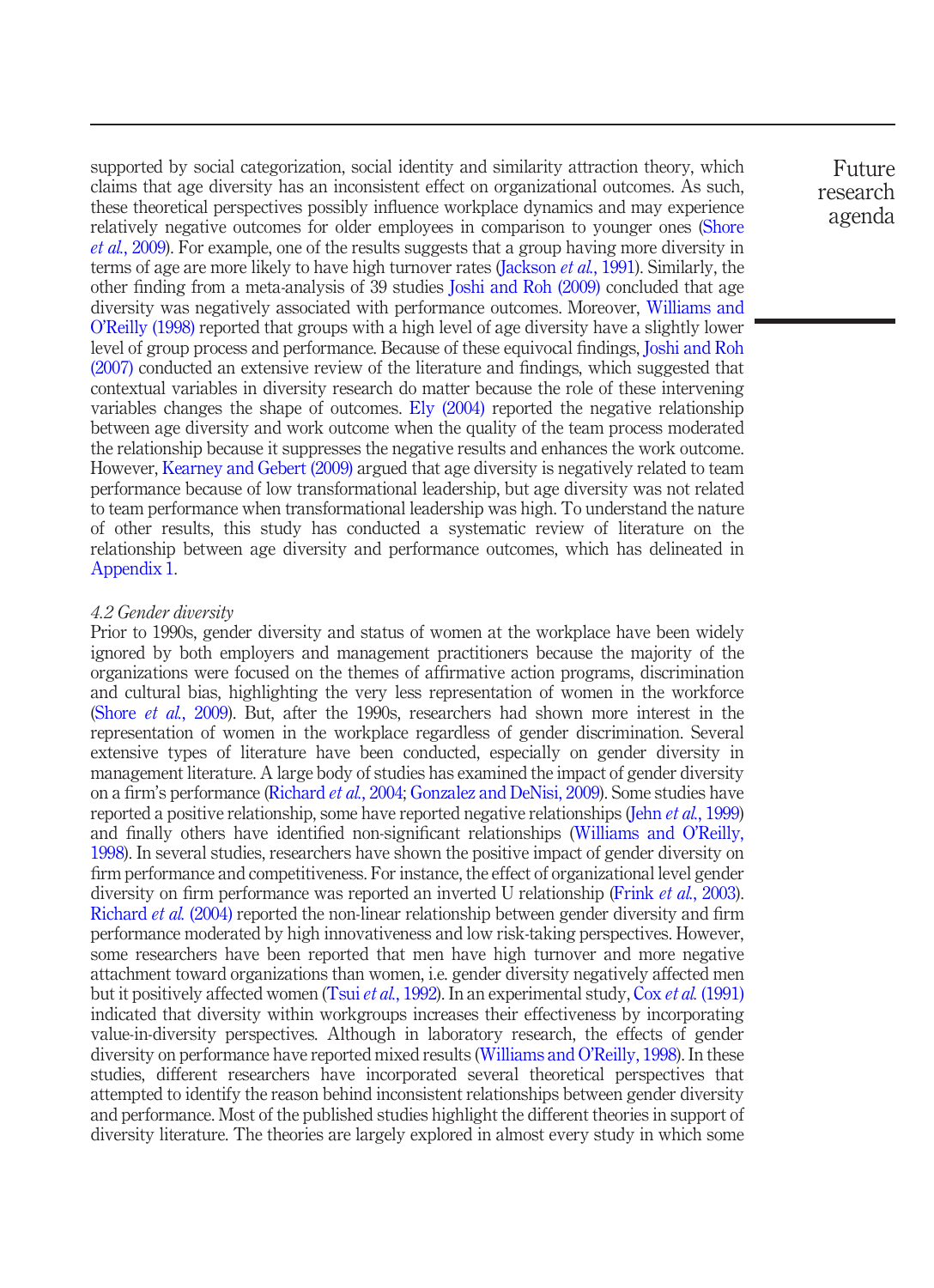## JIBR

are positively associated and some are negatively associated. The theoretical perspectives of social identity theory [\(Tajfel and Turner, 1979](#page-18-4)), self-categorization theory [\(Turner, 1985](#page-18-5)) and similarity attraction theory [\(Byrne, 1971](#page-15-2)) report that gender diversity was negatively associated with performance. These theories broadly suggest that increasing men at the workplace has a negative impact, whereas a balanced workforce of men and women has positive effects on gender diversity. However, some of the theories suchas upper echelon theory [\(Hambrick and Mason, 1984\)](#page-15-3) and resource dependence theory [\(Pfeffer and Salancik,](#page-17-3) [2003](#page-17-3)) have suggested that gender diversity has positive effects on the top management team.

Because of inconsistencies in outcomes, this study has conducted an extensive review of literature related to gender diversity and supporting theories. Please refer to [Appendix 1](#page-20-0) for an extensive glimpse of past studies on gender diversity.

#### 4.3 Racial diversity

Racial diversity may result in the individual feeling different from their group members in terms of values, beliefs, color and language barriers. Racial diversity is the central variable of interest in diversity research since the beginning because the problems rose in the USA because of discrimination with people of color and race by white people in the USA. There has been a lot of research conducted on racial and ethnic diversity. Almost all research in both laboratory and field studies suggest a strong positive relationship between racially diverse team and performance. For example, in an experimental study, ethnically diverse teams produced more creative and innovative ideas in a brainstorming task compared to homogeneous teams ([Mcleod and Lobel, 1992](#page-17-0)), whereas [Watson](#page-19-4) *et al.* (1993) reported that over a period of time high culturally diverse teams offered a wide range of perspectives on both process and performance rather than homogeneous teams. In a similar vein, an empirical study concluded that racial diversity was positively associated with firm performance because firms adopted a growth strategy [\(Richard, 2000\)](#page-17-4). In an additional study, [Richard](#page-18-7) et al. (2004) reported a positive relationship between racial diversity and firm productivity in a high innovativeness firm, while non-significant results were reported in the low innovativeness firms.

However, Tsui *et al.* [\(1992\)](#page-18-3) reported that individuals who were different from their group members in racial or ethnic background tend to be less intent to stay, less psychologically committed with the organization and more likely to be absent in the group. In a comprehensive review of literature, [Joshi and Roh \(2007\)](#page-16-6) concluded an equal number of studies reporting positive and negative impacts of racial or ethnic diversity on three outcomes (process, performance and affect/attitude). However, the more interesting result was that there were more null findings (58 per cent) compared to positive and negative put together (42 per cent). In a similar vein, a meta-analysis of 24 studies reported that race/ ethnic diversity had no relationship with cohesion and performance [\(Webber and Donahue,](#page-19-3) [2001](#page-19-3)).

Although the results are inconsistent in the previous literature, it has been claimed that if diversity is effectively managed, it may have a positive impact such as creativity and idea generation in the group ([McLeod and Lobel, 1992\)](#page-17-0). In sum, the results of research on racial or ethnic diversity report two opposing views: optimistic view and pessimistic view ([Milliken](#page-17-1) [and Martins, 1996\)](#page-17-1). In an optimistic view, there are several benefits of increased diversity in groups such as group productivity and financial performance, both of which are thought to be enhanced by having broader resources and multiple perspectives. Pessimistic perspectives typically have demonstrated negative effects on social integration and communication, conflict in the group and high turnover in the organizations because of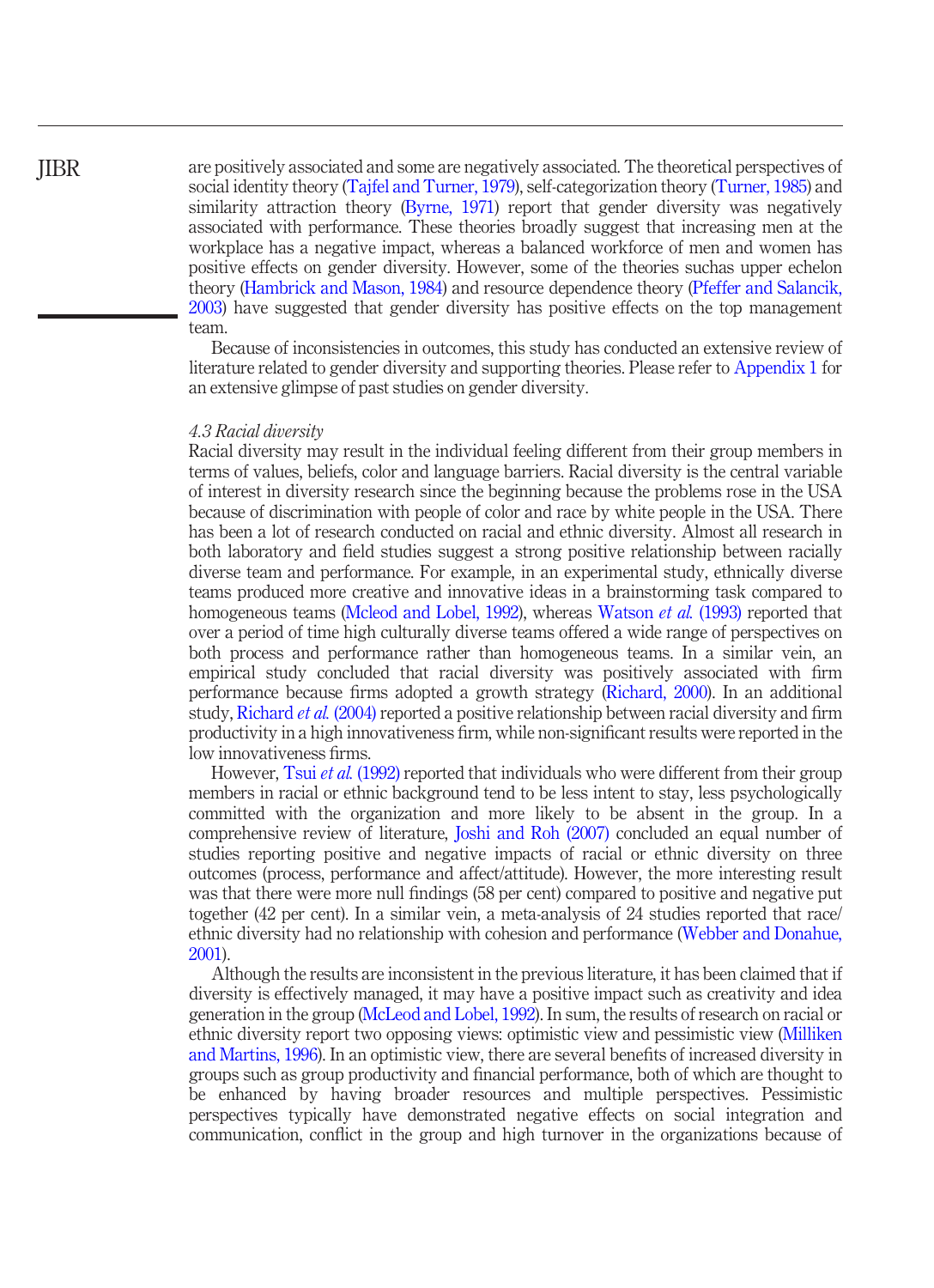increased ethnic diversity. Please refer to [Appendix 1](#page-20-0) for a number of previous studies on racial diversity and its relationship.

#### 4.4 Educational diversity

Educational diversity has frequently being considered as a job-related diversity because researchers perceive education as a set of experiences, information, and knowledge relevant to cognitive skills [\(Pelled, 1996\)](#page-17-2). Age, gender and racial diversity have been classified as less job-oriented diversity because these variables constitute a small portion of experiences [\(Joshi and Roh, 2009](#page-16-5)). Having more knowledge and experience from one's colleagues in terms of education acknowledges the chance to switch from one job to another, which may also increase the turnover ([Jackson](#page-16-4) et al., 1991; [Milliken and Martins, 1996\)](#page-17-1). Educational diversity has been measured by the level of education ([Kearney and Gebert, 2009](#page-16-7); [Simons](#page-18-8) et al.[, 1999\)](#page-18-8), i.e. degree of education levels such as under graduation, graduation, postgraduation and doctoral degree. The empirical findings of educational diversity on organizational performance were reported mixed. For example, [Jackson](#page-16-4) et al. (1991) reported that highly educated employees in top management teams have more likely to switch the job resulting in high turnover. Similarly, [Joshi and Roh \(2009\)](#page-16-5) reported that education diversity in a team has a negative impact on team performance.

In contrast, a study of 62 research and development teams found that educational diversity was positively associated with team performance in the presence of high transformational leadership [\(Kearney and Gebert, 2009](#page-16-7)). While [Simons](#page-18-8) et al. (1999) reported that top management team diversity in terms of education positively influenced the firm's financial performance. In a meta-analysis of 24 studies, [Webber and Donahue \(2001\)](#page-19-3) suggested no relationship between educational diversity and group performance. Conclusively, this section has analyzed previous studies and the results have led many researchers to conclude that different dimensions of diversity yield different results. Hence, to understand the clear picture of educational diversity, there is a requirement for more research to be carried out. A closer look at mix results concerning the impact of educational diversity on outcomes has been revealed in [Appendix 2.](#page-26-0)

#### 4.5 Tenure diversity

Researchers have identified two main types of diversity: relations-oriented diversity and job-oriented diversity in which tenure diversity is highly job-oriented diversity [\(Pelled](#page-17-5) *et al.*, [1999\)](#page-17-5). Tenure may be either organizational or group tenure. Group tenure is the length of time spent with group members in working together, whereas the whole length of duration used in an organization can be defined as organizational tenure ([Knight](#page-16-0) *et al.*, 1999). The group tenure diversity in the top management team has measured the profitability and productivity of team performance ([van Knippenberg](#page-19-5) et al., 2011), while diversity in organizational tenure has been reported to affect the overall organizational performance [\(Milliken and Martins, 1996](#page-17-1)). Tenure diversity has been considered as a continuous interval variable and it has measured by Allison'[s \(1978\)](#page-15-8) coefficient of variation; it can be calculated as the standard deviation divided by the mean [\(Pelled](#page-17-5) *et al.*, 1999). The results suggest that an organization that comprises employees with a long tenure may have greater understanding and knowledge about the organization's culture and system. Some studies have empirically linked group tenure to group performance [\(Joshi and Roh, 2009;](#page-16-5) [Schippers](#page-18-9) et al.[, 2003\)](#page-18-9) and organizational tenure to organizational performance (Joshi et al.[, 2006](#page-16-8); [Milliken and Martins, 1996](#page-17-1)). A study reported that being different from the other members in terms of organizational tenure was positively associated with psychological commitment and intention to stay and negatively related to present in the organization (Tsui et al.[, 1992\)](#page-18-3).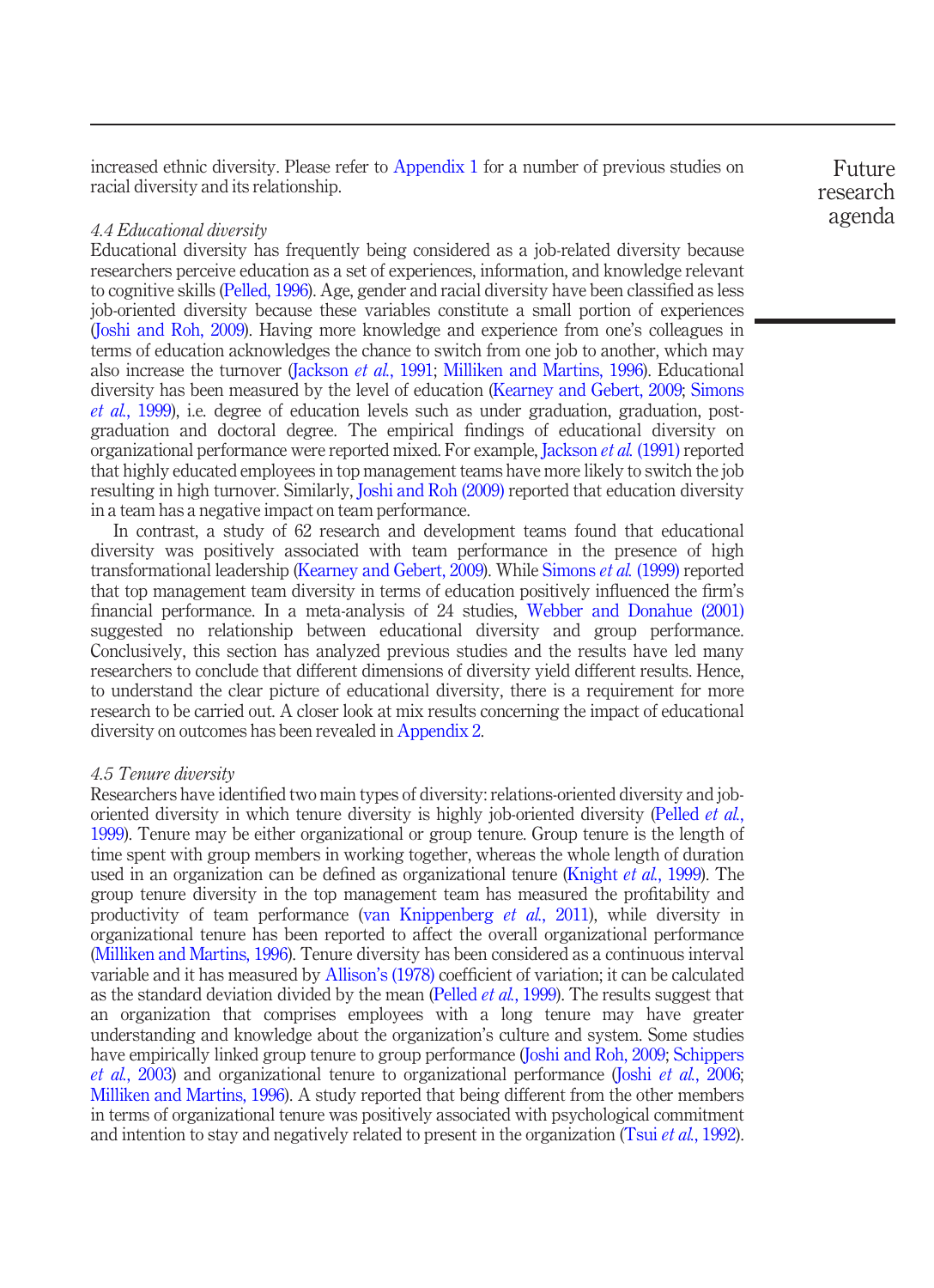In group tenure, van [Knippenberg](#page-19-5) et al. (2011) reported a negative relationship between tenure diversity and team performance when shared objectives were low, while there was no relationship when the shared objective was high. Similarly, [Wiersema and Bird \(1993\)](#page-19-6) reported that group tenure has a significant effect on turnover in controlling retirement in the top management team of Japanese firms. In a meta-analysis of 39 studies, [Joshi and Roh](#page-16-5) [\(2009\)](#page-16-5) reported a positive and significant relationship between tenure diversity and team performance. In a review studies [Milliken and Martins \(1996\)](#page-17-1) argued no effects for team tenure diversity on team performance. Conclusively, to understand these results, [Appendix](#page-26-0) [2](#page-26-0) showed all previous articles related to tenure diversity.

#### 4.6 Functional background diversity

In reviewing the research on functional background diversity, very few researchers have endeavored to determine the effects of functional background diversity on various firm outcomes. Functional diversity can be identified as differences in knowledge basis and perspectives that different members bring into the group (Jehn *et al.*[, 1999](#page-16-3)). The differences among group members may be in their functionality such as finance, human resource, marketing, operations, strategic planning, research, and development or general management ([Simons](#page-18-8) *et al.*, 1999). Such differences are likely to raise functional differences among group members in terms of experience, knowledge and area expertise. Thus, the existence of different functional perspectives within a group can potentially lead to enhanced team functioning via knowledge sharing and information elaboration [\(Homan](#page-16-9) et al.[, 2007](#page-16-9)). Very few studies have empirically tested the effects of functional background diversity. According to [Simons](#page-18-8) *et al.* (1999), functional diversity can be measured using Blau's index  $(1-\sum P^2)$ , where P is the proportion of respondents in the P<sup>th</sup> category). For example, in a top management team, the study found that the people from a different functional background in a group had negative effects on strategic consensus but because of the mediation of two intervening group process variables, interpersonal conflict and agreement seeking improved the consensus within teams ([Knight](#page-16-0) *et al.*, 1999). Similarly, [Pelled](#page-17-5) *et al.* (1999) initially reported that functional background diversity creates task conflict; however, over a specific period, it has been reported that task conflict has a more favorable impact on cognitive task performance because a number of employees worked together in the group. In a meta-analysis of 39 studies, [Joshi and Roh \(2009\)](#page-16-5) reported that functional background diversity was most positively related to team performance. Moreover, research on diversity in functional backgrounds focuses only on top management teams (TMT) at the organizational level; therefore, very few studies have focused on functional diversity. In sum, the research on TMTs has concluded both positive and negative relationships between functional background diversity and organizational performance and null findings ([Knight](#page-16-0) et al., 1999). A small number of studies on functional background diversity are represented in [Appendix 2.](#page-26-0)

#### 5. Measurement and outcomes of workforce diversity

Several researchers have researched workforce diversity, and generally they have used two approaches to measure diversity. First, the Euclidean distance measure at the individual level, which is appropriate for examining individual outcomes such as behavior and attitudes. Second, entropy measures and coefficient of variation measures have been used to measure the group level diversity outcomes. The major difference between these two approaches that Euclidean distance does not provide an overall measure of group diversity [\(Williams and O](#page-19-0)'Reilly, 1998). The first approach has treated diversity in two broad categories such as demographic similarity and demographic dissimilarity, rather than about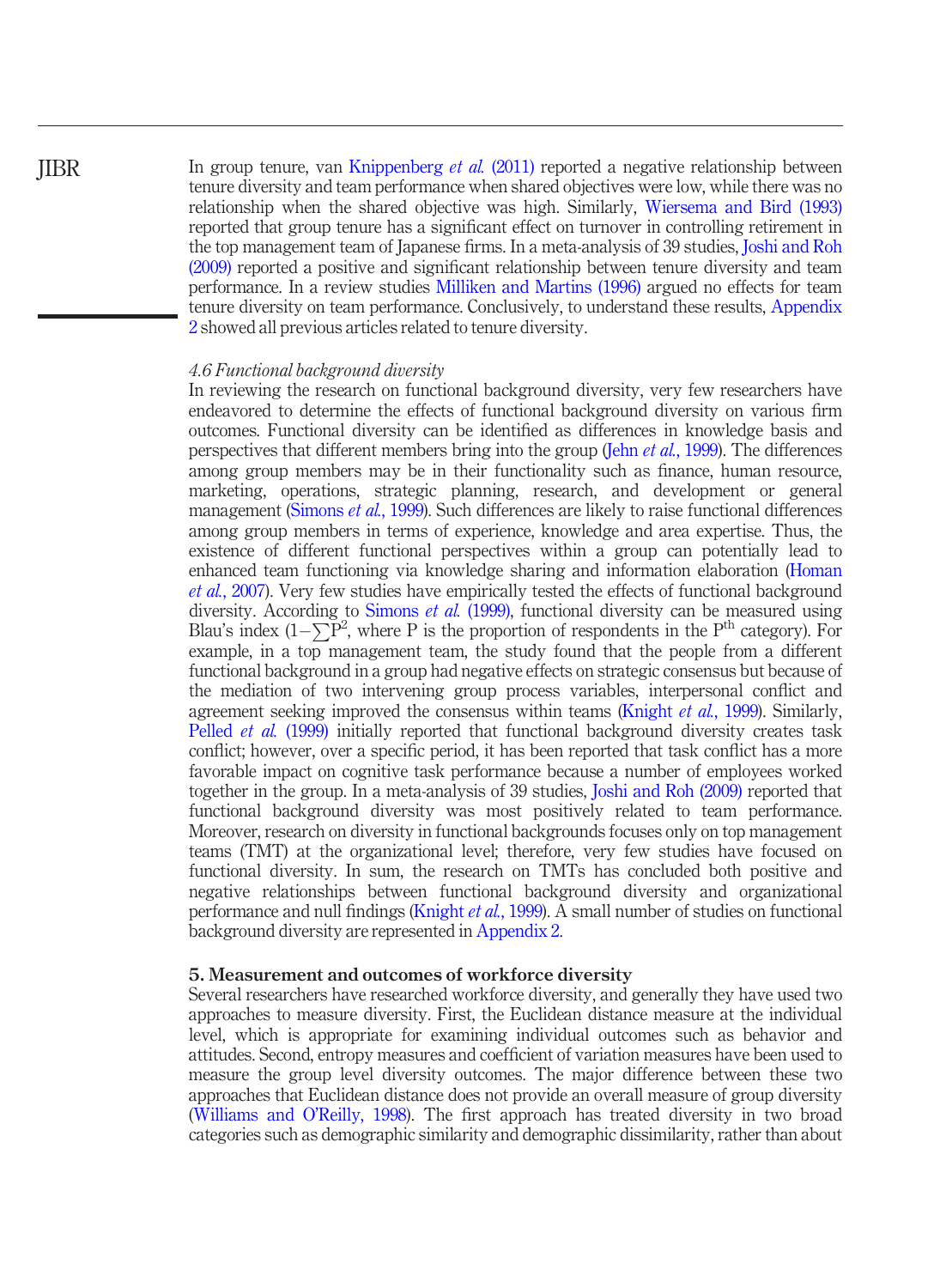a particular type of diversity (e.g. race diversity or gender diversity). Individual similarity and dissimilarity have measured by D-score (difference score) approach ([Jackson](#page-16-4) et al., 1991; Tsui et al.[, 1992\)](#page-18-3). D-score or Euclidean distance formulas have been used to measure the difference between an individual's dissimilarity and the other individuals in the work-unit on a specific demographic attribute (Tsui et al.[, 1992](#page-18-3)):

$$
D = \sqrt[2]{\sum_{j=1}^{n} \frac{(Si - Sj)^2}{(n-1)}}
$$

where *n* is the total number of members in work-unit. Si is the *i*th individual's value on a specific demographic attribute and  $Si$  is the *i*th individual's value on the same attribute within the workgroup

In the second approach, there are several diversity indexes that have been used for measuring an overall diversity index. The coefficient of variation, Blau index of heterogeneity and entropy index are the most frequently used diversity measures. Researchers used these mentioned measures depending on the attributes of variables. Basically, two categories of diversity measures have been widely used in past studies [\(Jehn](#page-16-3) et al.[, 1999](#page-16-3); [Pelled](#page-17-5) et al., 1999): one is for continuous variables (age, tenure) and another is used for categorical variables (race, gender, level of education and functional background). [Teachman](#page-18-10)'s (1980) entropy index and Blau'[s \(1977\)](#page-15-9) index of heterogeneity are the common methods used for measuring the variation of categorical variables, whereas Allison'[s \(1978\)](#page-15-8) coefficient of variation is used for continuous variables such as age and tenure. In some studies, age was considered as categorical variables [\(Kirkman](#page-16-1) et al., 2004; [Kearney and](#page-16-7) [Gebert, 2009\)](#page-16-7) and level of education was considered as continuous variables [\(Jehn and](#page-16-10) [Bezrukova, 2004](#page-16-10)) depending on the categorization of researchers. However, a majority of the researchers have used the Blau index of heterogeneity. The Blau index ranges vary from 0 to 1, where 0 represents a perfectly homogenous group and 1 represents a group of heterogeneous people with an infinite number of categories. Perhaps, Blau index is easy to understand, simplest and most straightforward way to compute the impact of diversity on organizational performance.

5.1 The formula of *Teachman's ([1980](#page-18-10)*) entropy-based index:

$$
H = -\sum_{i=1}^{l} P i^* \ln P i
$$

where l and  $P_i$  denote the number of category and proportion of group members falling in the i<sup>th</sup> category, respectively.

5.2 *Blau's [\(1977](#page-15-9))* index of heterogeneity:

$$
H = 1 - \sum_{i=1}^{l} Pi
$$

where  $P_i$  is the proportion of group members in the  $i^{\text{th}}$  category and l is the number of possible categories for an attribute.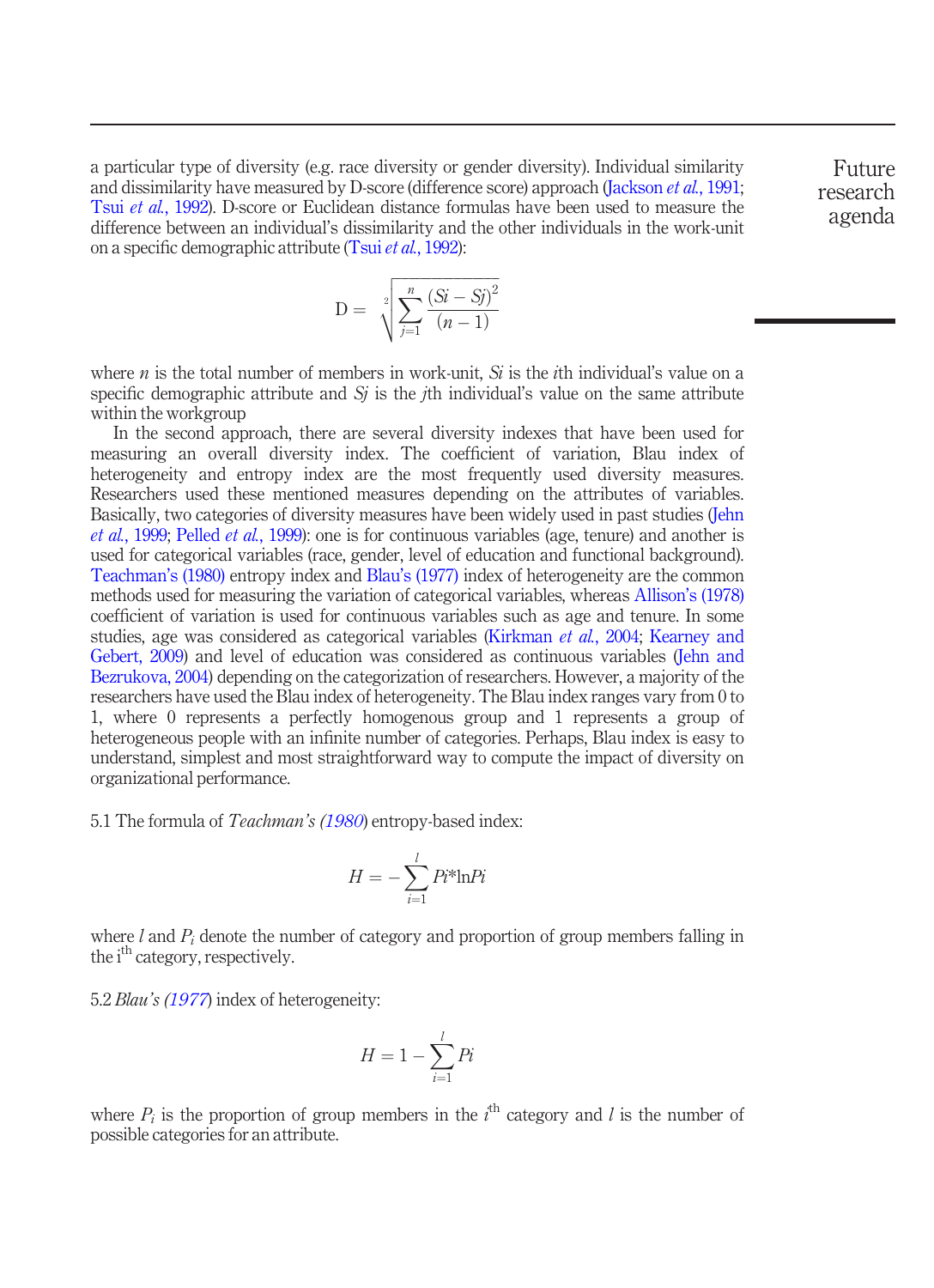#### 6. Reasons for mixed and inconsistent findings

This study has majorly focused on the relationship between empirical findings of past research between diversity and performance outcomes, which has found disparate and equivocal findings with evidence of positive, negative and non-significant effects on performance. There may be several reasons for these equivocal and mixed findings.

First, researchers have addressed the mixed findings with the support of different theories in the literature of diversity management. Theories such as self-categorization [\(Turner, 1985\)](#page-18-5), social identity ([Tajfel and Turner, 1979\)](#page-18-4) and similarity-attraction theory [\(Byrne, 1971\)](#page-15-2) address the negative effects of diversity such as increased conflict, miscommunication and reduced cohesiveness ([Olsen and Martins, 2012](#page-17-6)). The selfcategorization theory suggests that an individual shows affiliation towards a group based on a social comparison such as status, education and income. Based on this premise, diverse members in the group form subgroups, and these members have strong emotional bonding and interpersonal relationship because of similar interests towards their group, which may cause conflicts and leads to decrease cohesiveness and increase turnover (Tsui et al.[, 1992\)](#page-18-3). Similarly, social identity theory is another influential theory, which states that individuals classify themselves into social groups based on salient attributes such as age, gender, race, religion and nationality. Based on this logic, individuals develop a sense of identity to recognize themselves as a member of certain groups or community resulting in discrimination, stereotypes and intergroup bias. This type of bias typically carries a negative impact in the workplace; therefore, this theory supports that a group of homogenous people have positive impacts rather than diverse groups. The same logic has been drawn for similarity attraction theory, which suggests that individuals feel comfortable in interacting with similar values and attributes and are likely to be connected in the same work units. Conclusively, these theories predict negative effects in the workplace such as decreased commitment, satisfaction, cohesiveness and increased turnover [\(Schippers](#page-18-9) et al., 2003).

Furthermore, optimistic researchers have approached resource-based ([Richard,](#page-17-4) [2000](#page-17-4)), upper echelon [\(Hambrick and Mason, 1984](#page-15-3)), which argued that diversity in terms of knowledge, ideas, and perspectives enhances decision-making and problem-solving skills as a result enhanced organizational performance ([Pelled](#page-17-5) et al., 1999). Decisionmaking theory highlights that diversity is beneficial for organizations because group members having diverse knowledge, skills and expertise in different areas lead to creativity, innovation and optimizing organizational efficiency ([Williams and O](#page-19-0)'Reilly, [1998](#page-19-0)). The next resource-based theory supports the positive effects of racial diversity on the financial performance of organizations from the resource perspectives ([Richard](#page-18-7) et al.[, 2004](#page-18-7)), while upper echelon theory positively supports the top management team diversity in the organization.

Despite these theoretical underpinnings, some researchers have focused on various diversity management approaches to manage diversity. Some conceptual studies have proposed that the relationship between diversity and organizational outcomes can be moderated by diversity management practices [\(Dietz and Petersen, 2006\)](#page-15-10). While [Lee and](#page-17-7) [Kim \(2019\)](#page-17-7) have validated the moderating impact of two diversity practices structural empowerment and multisource feedback between workforce diversity and performance. The study reported that the effective management of diversity with the help of diversity practices can lead the firm's performance. Conclusively, diversity management approaches such as education programs, diversity training, fair recruitment and inclusion policies in multicultural organization can be helpful to manage conflicts, tensions and cohesiveness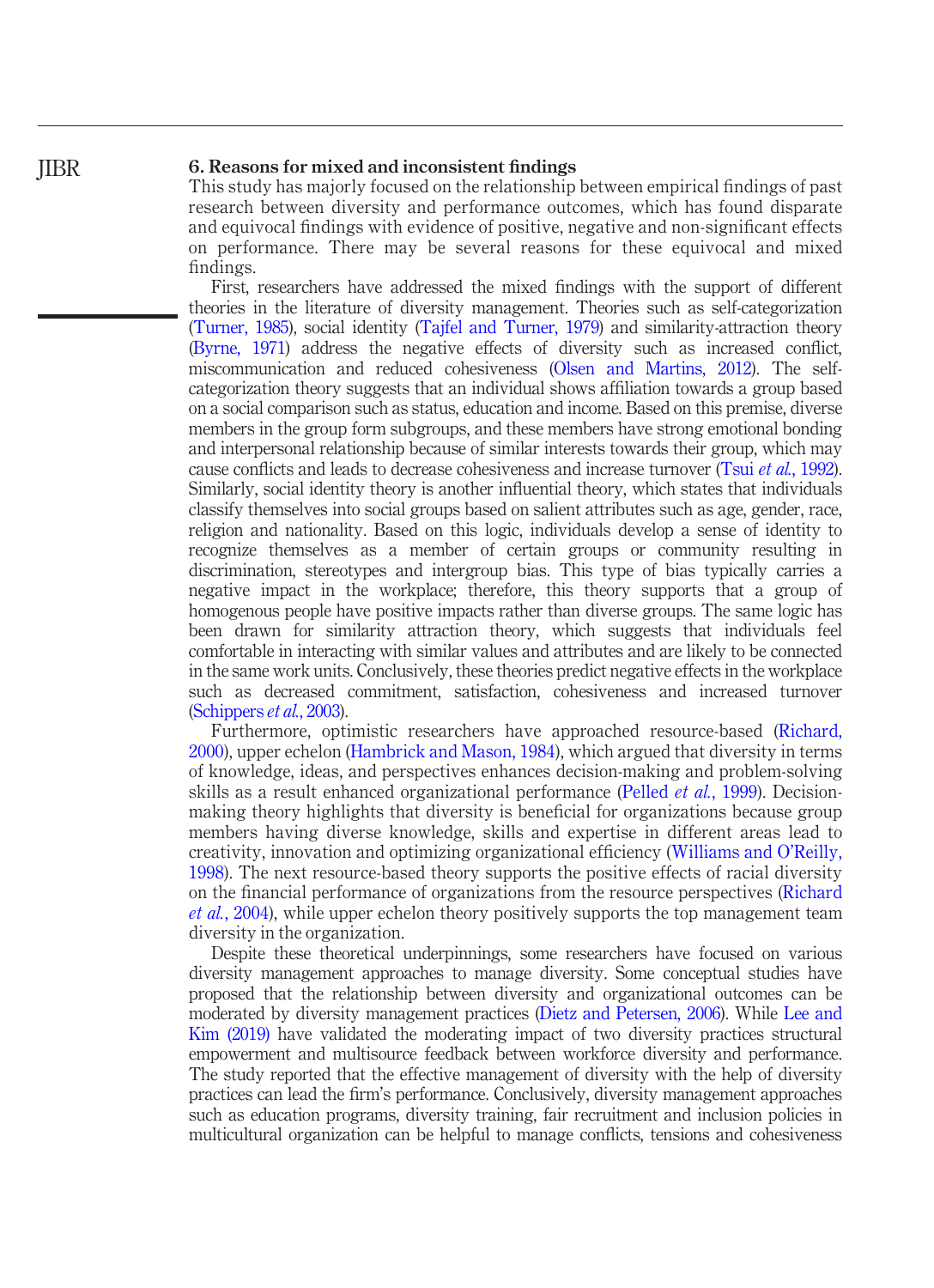because of diversity, as well as maximize the cooperation to enhance the organizational outcomes such as performance, satisfaction and commitment ([Dietz and Petersen, 2006](#page-15-10)).

Second, researchers have individually examined the different dimensions of diversity that produce mostly either negative results or non-significant, whereas faultline theory proposed by [Lau and Murnighan \(1998\)](#page-17-8) suggests that negative effects of individual diversity can be better understood and mitigated by considering the effects of each dimension of diversity in together rather than each dimension separately. Thus, future studies can perform the effects of each dimension of diversity in conjunction rather than individual basis.

Third, different researchers have operationalized diversity constructs differently. For instance, some researchers have measured diversity index together all variables equally ([Jackson](#page-16-4) *et al.*, 1991; [Riordan and Shore, 1997;](#page-18-11) Tsui *et al.*[, 1992](#page-18-3)), while most researchers separately measured diversity index such as gender, age and race/ethnicity ([Harrison](#page-15-1) et al., 1998; [Richard](#page-18-7) et al., 2004; [van Knippenberg](#page-19-5) et al., 2011; [Ely, 2004](#page-15-4)). Therefore, mixed results could occur because of the different operationalization of diversity variables.

Fourth, several studies have examined the different kinds of data and concluded the results. Some have used longitudinal data [\(Kirchmeyer, 1995;](#page-16-11) Klein *et al.*[, 2011;](#page-16-12) [Kearney and](#page-16-7) [Gebert, 2009;](#page-16-7) [Richard](#page-18-12) et al., 2007), while most studies have used cross-sectional data [\(Gonzalez and Denisi, 2009;](#page-15-5) Jehn et al.[, 1999](#page-16-3)). Although a causal relationship cannot be established in longitudinal study design [\(van Dick](#page-19-7) *et al.*, 2008), the cross-sectional study is a feature that renders causal interpretation to identify the cause and effect relationship [\(Pelled](#page-17-5) et al.[, 1999](#page-17-5)).

Fifth, the performance outcomes of diversity have been measured in a different way at a different level. For instance, in the case of top management teams, performance is measured by the financial performance of the organization in terms of sales growth and return on investment. In lower level teams, the outcome is calculated based on the team's overall performance (e.g. quantity and quality of work), including production and project teams based on the rating done by a supervisor or group leader ([Webber and Donahue, 2001\)](#page-19-3). Thus, different studies have adopted different variables at different levels, which leads to contradiction in results.

Sixth, in the literature review, [Joshi and Roh \(2007\)](#page-16-6) reported that contextual variables matter in the empirical results because these variables work as intervening variables that can change the outcomes of team diversity. In a meta-analysis of 24 studies, [Webber and Donahue \(2001\)](#page-19-3) reported that differences in contextual variables may lead to different results. A few of the contextual variables are group tasks, group tenure, group leadership, task complexity, task interdependence, organizational strategy and organizational culture.

Seventh, researches have hypothesized different shapes of the relationship between diversity and organizational performance. Several researchers have examined the linear relationship (Tsui et al.[, 1992;](#page-18-3) [Ely, 2004;](#page-15-4) Jehn et al.[, 1999](#page-16-3)); however, very few of the researchers have examined non-linear relationships [\(Riordan and Shore, 1997\)](#page-18-11), while others have examined a curvilinear relationship ([Richard](#page-18-12) et al., 2004; Richard et al., 2007). In continuation, [Jackson](#page-16-13) *et al.* (2003) argued that diversity researchers typically examined only linear relationships between diversity and performance outcomes and ignored possible nonlinear relationships.

Last but not least, researchers have used different parameters to measure the performance in empirical studies. For instance, [Ely \(2004\)](#page-15-4) derived three measures of customer satisfaction, sales productivity and customer referrals to determine the total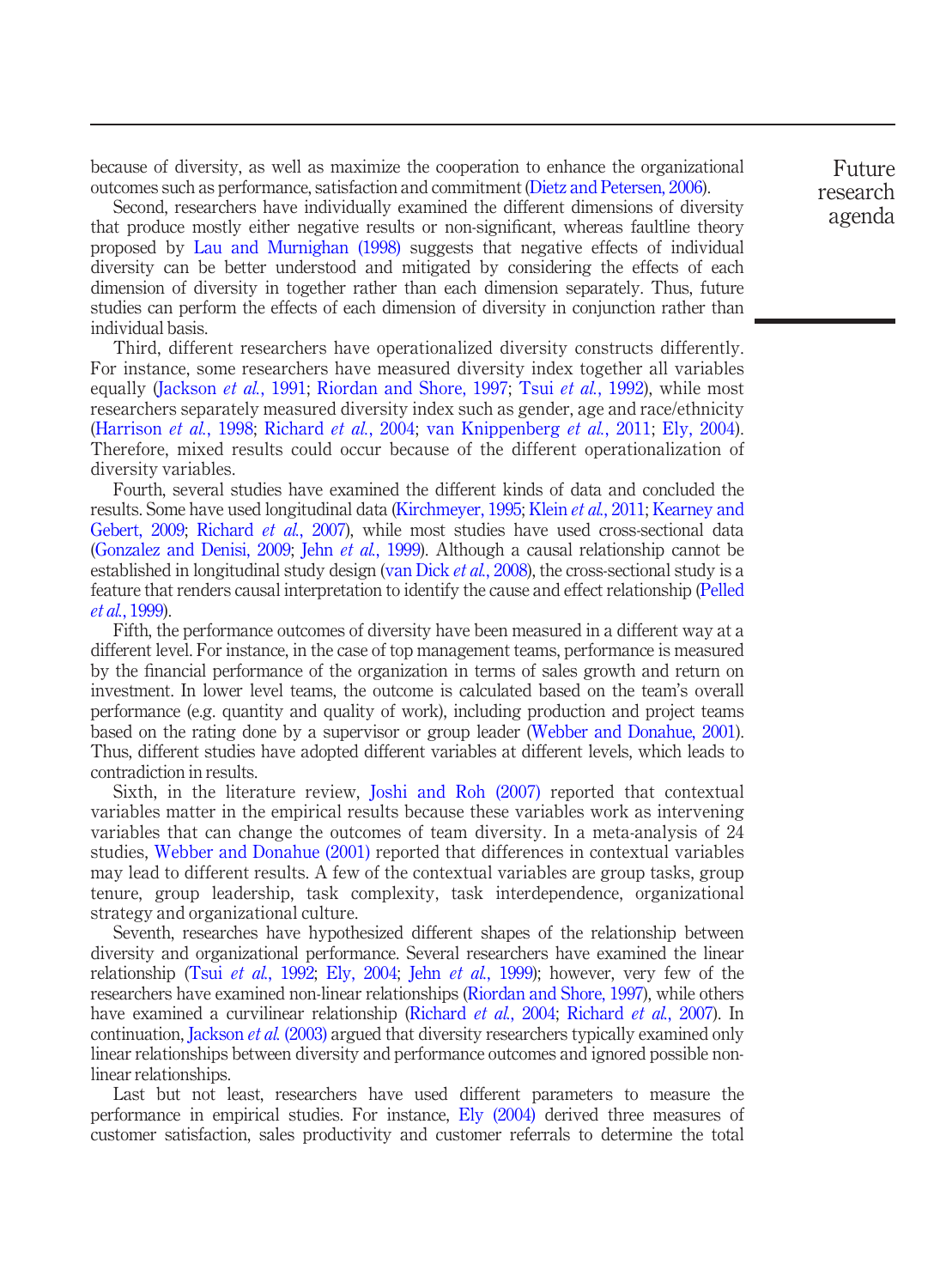performance in the retail bank branches. In the same banking industry, [Richard \(2000\)](#page-17-4) used three other parameters such as productivity, return on equity (ROE) and market performance to derive a clearer picture of the impact of racial diversity on a firm's financial performance. While in another study, top management team performance has been measured by two performance indicators: organizations' productivity and profitability ([van](#page-19-5) [Knippenberg](#page-19-5) *et al.*, 2011). Thus, different authors have used different parameters in different studies, which leads to conflict in the results.

#### 7. Final synthesis and future research agenda

This section has represented several opportunities in future diversity research that has considerable potential to solve the conflicting results and mitigate the negative effects of diversity. Accordingly, [Figure 2](#page-11-0) provides nine research opportunities and several new avenues for future research in diversity.

#### 7.1 Research agenda 1: Cross-country study

Workforce diversity is one of the emerging topics to be conducted for future research because it has great potential to play a vital role in the international market. Nowadays, our contemporary world is full of international markets and characterized by diverse products and managed by a group of diverse people. Nevertheless, workplace diversity is mostly studied in the context of developed countries (e.g., USA, Canada, Germany, UK, Netherlands, and Australia) and only a few studies were reported in developing countries (e.g. China and India). This represents the past research that has studied diversity in the context of migration and globalization in developed countries but the growth in emerging markets indicates that research could no longer remain in the USA [\(Nkomo](#page-17-9) *et al.*, 2019). Furthermore, in empirical studies, primary data have been collected from the firms established in developed nations; therefore, in general, such results may not extend to other countries. This is attributed to the different cultural environment, social status and vast differences that exist between developing and developed nations. Thus, this study

<span id="page-11-0"></span>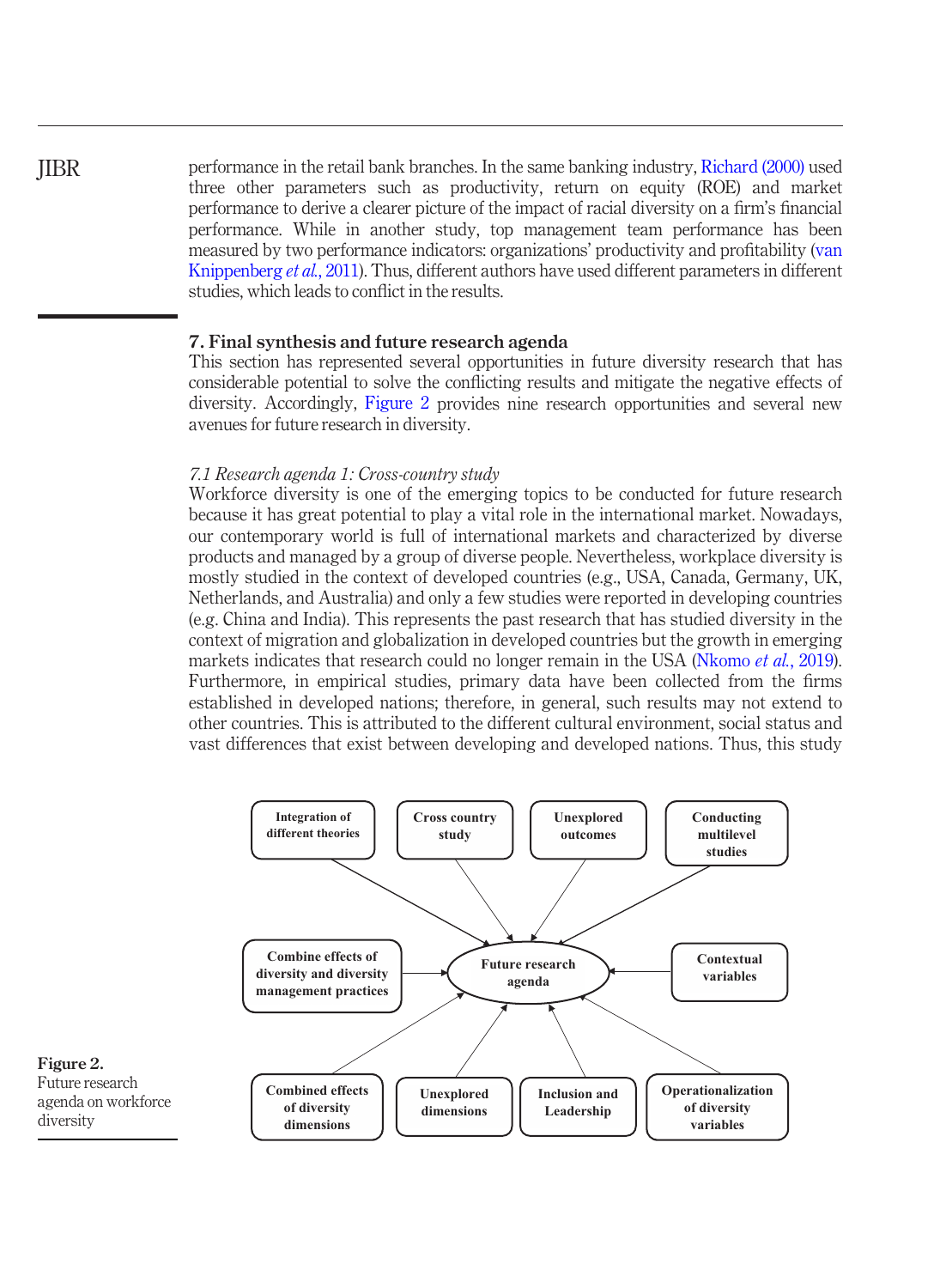proposes that there is a requirement to conduct more diversity research in different industries and countries.

#### 7.2 Research agenda 2: Integration of different theories

From the existing literature, this study has reported several theories such as selfcategorization theory, social-identity, similarity-attraction, upper echelon and decisionmaking theory. Some of them have positively supported and some have negatively supported, which creates equivocal and conflicting results. For example, [Richard](#page-18-7) *et al.* [\(2004\)](#page-18-7) have reported that resource-based theory has positive outcomes of racial diversity, while [Williams and O](#page-19-0)'Reilly (1998) discussed the negative effects of social identity and social-categorization theory. Thus, this study proposes that future researchers may investigate the relationship between workforce diversity and performance by integrating various competing theories that can be effectively fruitful in managing diversity.

#### 7.3 Research agenda 3: Unexplored outcomes

It has found from existing literature that some results such as organizational performance, group performance and top management team performance have repeatedly investigated the relationship between diversity and performance, whereas some key outcomes such as employee turnover, absenteeism, organizational commitment, social cohesion and communication have not received considerable attention. [Webber and Donahue \(2001\)](#page-19-3) have reported a lack of relationship between workgroup diversity with cohesion. Therefore, this study proposes that future studies may explore the relationship between diversity and unexplored outcomes. Moreover, this study proposes that future researchers may investigate a non-linear and curvilinear relationship between diversity and these outcomes to reconcile the conflicting results.

#### 7.4 Research agenda 4: Other unexplored dimensions

[Harrison](#page-15-1) *et al.* (1998) categorized the diversity into two ways, i.e. surface-level diversity and deep-level diversity in which surface-level diversity (such as race, age and gender) have highly explored but deep-level diversity (such as values, attitudes and beliefs) have very limited literature. This study proposes that future studies can investigate the effects of deeplevel diversity. Moreover, very few recent studies have endeavored to explore the unexplored dimensions of diversity such as LGBT ([Ozturk and Tatli, 2016;](#page-17-10) [Webster](#page-19-8) et al., [2018\)](#page-19-8) and language ([Kulkarni, 2015](#page-16-14)). Therefore, future researchers can determine the effects of rarely examined variables such as disability, sexual orientation, LGBT, languages and religion. Furthermore, future studies may compare the effect of social categorization diversity together with job-oriented diversity.

#### 7.5 Research agenda 5: Contextual variables influence diversity outcomes

Contextual variables can shape the diversity outcomes in empirical studies. For example, in a meta-analysis, [Webber and Donahue \(2001\)](#page-19-3) suggested that researchers should examine the moderating and mediating role of process variables. In a literature review, [Joshi and Roh \(2007\)](#page-16-6) argued that contextual factors play a significant role to diminish the negative impacts of diversity. Contextual factors such as organizational culture ([Chatman](#page-15-11) et al., 1998), diversity beliefs [\(van Dick](#page-19-7) et al., 2008), diversity climate ([Gonzalez and Denisi, 2009](#page-15-5)), business strategy [\(Richard, 2000](#page-17-4); [Richard](#page-18-7) et al., 2004), team leadership ([Kirkman](#page-16-1) et al., 2004; [Mohammed and Angell, 2004\)](#page-17-11), task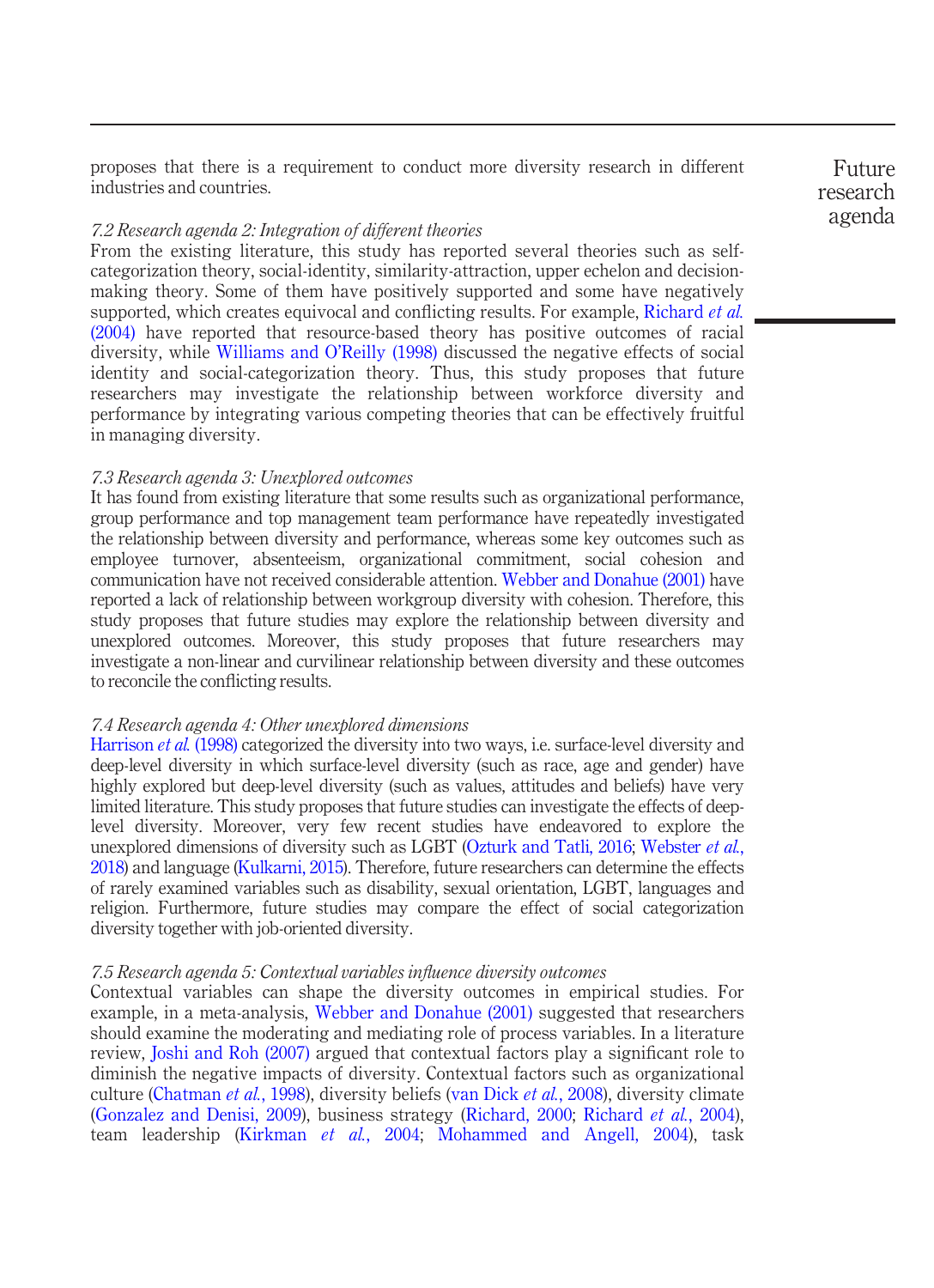interdependence ([Williams and O](#page-19-0)'Reilly, 1998), team longevity [\(Pelled, 1996;](#page-17-2) [Pelled](#page-17-5) et al.[, 1999](#page-17-5)) and social context [\(Jackson and Joshi, 2004](#page-16-15)) may reduce the negative effects of diversity experienced at moderate levels of diversity and can increase the positive effects via better coordination, interaction and knowledge-sharing process. This study recommends that future studies should continue to investigate the more contextual variables in diversity research to reduce the inconsistency in the findings.

#### 7.6 Research agenda 6: Combined effects of several dimensions

One of the most limitations has been reported in several studies that researchers and academicians included only one or two types of diversity variables (such as gender and race or age and race or only racial diversity or cultural diversity). Combined effects of diversity along with multiple dimensions have been ignored in previous studies [\(Pelled \(1996\).](#page-17-2) Hence, this study recommends for future researchers to explore the combined effects of several dimensions of diversity on performance outcomes.

#### 7.7 Research agenda 7: Conducting multilevel studies

The outcomes of diversity research has been classified at the individual, group, and organizational level. Most of these outcomes are related to the group level, and relatively few studies have focused on individual and organizational level outcomes. Moreover, there are very limited studies that have been conducted at multilevel together, including individual level employees, team managers and top management teams. For example, [Richard](#page-18-12) *et al.* [\(2007\)](#page-18-12) suggested that conducting a multilevel study would be ideal for future research to understand the dynamics of diversity. Next, [Jackson and Joshi \(2004\)](#page-16-15) proposed a model that formulates the multilevel composition of demographic teams, team managers and work units to shape the team cooperation and performance. Hence, this study believes that multilevel and cross-level studies will improve the dynamics of diversity management in the future.

### 7.8 Research agenda 8: Explore the combine effects of diversity and diversity management practices

It has been reported that very little attention has been paid to find the relationship between diversity management practices and organizational performance (Pitts et al.[, 2010\)](#page-17-12). Moreover, existing literature has focused on age, gender and race diversity, but only a few studies have endeavored to find the effects of diversity management practices between diversity dimensions and organizational performance. For example, [Choi \(2008\)](#page-15-12) examined the moderating effects of diversity management on job satisfaction and turnover intentions. The study reported that diversity management practices positively moderated job satisfaction in an ethnically diverse group while it did not affect turnover intentions. Similarly, [Lee and Kim \(2019\)](#page-17-7) tested the moderating effects of diversity management practices on firm performance in Korean companies and reported significant results. Conclusively, this study proposes for future researchers to explore the effects of diversity management approaches and diversity dimensions together to mitigate the negative impacts of diversity.

#### 7.9 Research agenda 9: Operationalization of diversity variables

Pitts *et al.* [\(2010\)](#page-17-12) recommended that future research should use multiple approaches and measures to tap into a variety of measurements. It has been found that previous studies have frequently used the Blau index, coefficient of variation and [Teachman](#page-18-10)'s (1980) entropy-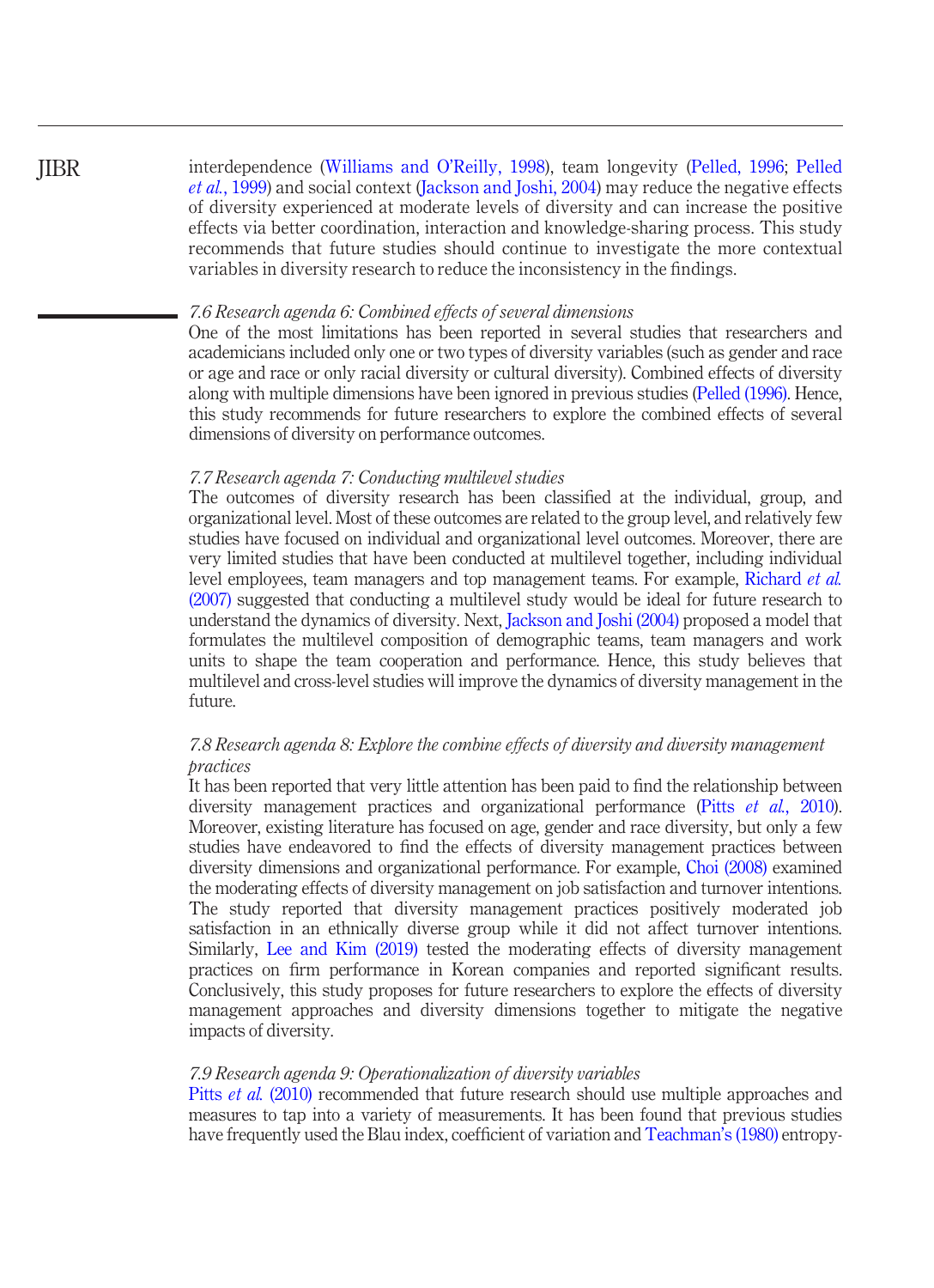based index to measure the diversity index. Using a similar approach, the results may return similar results. Thus, this study suggests that, in future, researchers can use alternative approaches to measure the differences by operationalizing the diversity in terms of separation, variety and disparity, as proposed by [Harrison and Klein \(2007\)](#page-15-13).

Future research agenda

#### 7.10 Research agenda 10: Inclusion, leadership and diversity practices

Very few studies have explored the importance of leadership, leader behavior [\(Klein](#page-16-12) et al., [2011;](#page-16-12) [Nishii and Mayer, 2009](#page-17-13)) and inclusion of employees irrespective of discrimination [\(Ozturk and Tatli, 2016](#page-17-10)) in diversity management literature, while a few of the studies have investigated the moderating role of transformational leadership on team diversity to enhance the team outcomes ([Shin and Zhou, 2007;](#page-18-13) [Kearney and Gebert, 2009](#page-16-7)). Moreover, the presence of diversity management approaches such as diversity perspectives and programs will foster the equality and inclusion of people in organizations while leadership can play a vital role in managing the teams [\(Nkomo](#page-17-9) *et al.*, 2019). As a result, incorporating diversity practices in organizations can reduce negative barriers such as conflicts, tensions, absenteeism and turnover. [Peretz](#page-17-14) et al. (2015) examined the moderating effects of national cultural practices on the relationship between diversity programs and organizational outcomes. The study reported that cultural practices have a significant impact on absenteeism and turnover, which positively influenced organizational innovative performance. However, organizational culture and cultural perspectives such as cooperative culture can be contextual factors for future studies. Conclusively, this study suggests that future researchers can explore the importance of diversity practices as a parameter for the effective management of diversity.

#### 8. Implications

Despite the decades of research on diversity, researchers have neglected some key topics. Therefore, this study highlights the operationalization of diversity, reasons for inconsistencies and proposed future research agenda. This study has contributed in different ways. First, forthcoming researchers can easily select the proposed research agenda and diversity measures for future research. Second, practitioners and academicians can focus more on diversity management practices such as inclusion of people and team building activities, which diminish the challenges of diversity and increase cooperation, communication and knowledge sharing. Conclusively, the practical relevance of the study motivates the managers and academicians to promote diversity management practices in the organization context for organizational benefits.

#### 9. Conclusion

The novelty of this paper is to conduct a systematic literature review on workforce diversity. This study provides an important avenue for future research and integrating theory development. In summary, our review includes the definitions of diversity, dimensions of diversity, operationalization of diversity variables and the findings of the workforce diversity on performance outcomes. Further, this study elaborates several reasons for inconsistent results in diversity research and explains the necessity of future studies. This kind of literature review contributes to the widening of the existing knowledge on a particular theme and formulates research opportunities for future studies. We understand that this review would be helpful for future researchers to get a holistic understanding of the current state of existing research and future avenues on diversity and our recommendations would encourage conducting more research in the areas of diversity and diversity management.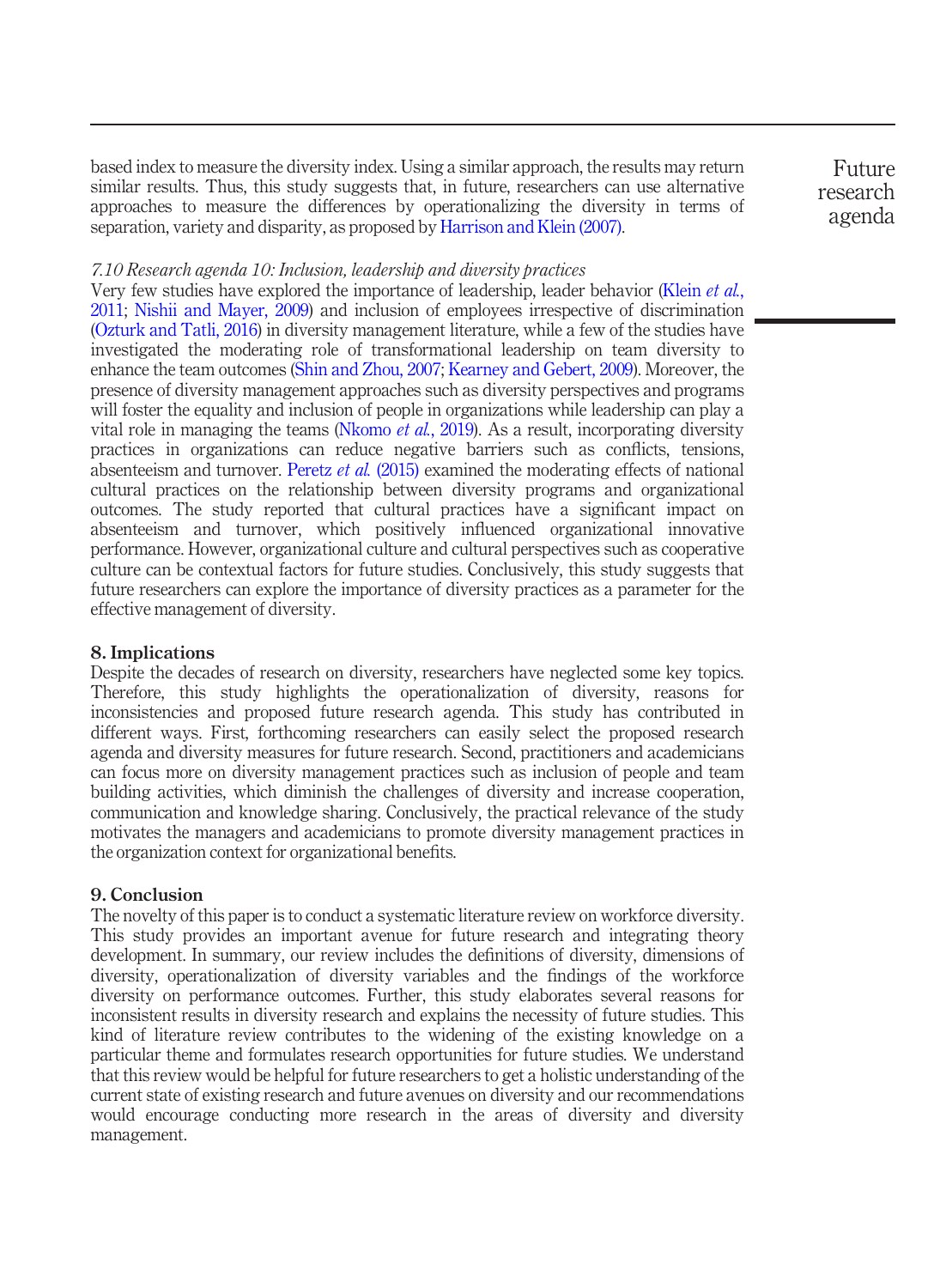#### References JIBR

<span id="page-15-9"></span><span id="page-15-8"></span>Allison, P.D. (1978), "Measures of inequality", American Sociological Review, Vol. 43 No. 6, pp. 865-880. Blau, P.M. (1977), *Inequality and Heterogeneity: A Primitive Theory of Social Structure*, Free Press, New York, NY.

- <span id="page-15-2"></span>Byrne, D.E. (1971), The Attraction Paradigm, Academic Press, New York, NY.
- <span id="page-15-11"></span>Chatman, J.A., Polzer, J.T., Barsade, S.G. and Neale, M.A. (1998), "Being different yet feeling similar: the influence of demographic composition and organizational culture on work processes and outcomes", Administrative Science Quarterly, Vol. 43 No. 4, pp. 749-780.
- <span id="page-15-12"></span>Choi, S. (2008), "Diversity in the US federal government: diversity management and employee turnover in federal agencies", Journal of Public Administration Research and Theory, Vol. 19 No. 3, pp. 603-630.
- <span id="page-15-7"></span>Cox, T., Lobel, S. and McLeod, P. (1991), "Effects of ethnic group cultural differences on cooperative and competitive behavior on a group task", Academy of Management Journal, Vol. 34 No. 4, pp. 827-847.
- <span id="page-15-16"></span>D'Netto, B., Shen, J., Chelliah, J. and Monga, M. (2014), "Human resource diversity management practices in the Australian manufacturing sector", The International Journal of Human Resource Management, Vol. 25 No. 9, pp. 1243-1266.
- <span id="page-15-10"></span>Dietz, J. and Petersen, L.E. (2006), "12 Diversity management", Handbook of Research in International Human Resource Management, Edward Elgar Publishing, pp. 223-245.
- <span id="page-15-0"></span>DiTomaso, N., Post, C. and Parks-Yancy, R. (2007), "Workforce diversity and inequality: power, status, and numbers", Annual Review of Sociology, Vol. 33 No. 1, pp. 473-501.
- <span id="page-15-4"></span>Ely, R.J. (2004), "A field study of group diversity, participation in diversity education programs, and performance", Journal of Organizational Behavior, Vol. 25 No. 6, pp. 755-780.
- <span id="page-15-6"></span>Frink, D.D., Robinson, R.K., Reithel, B., Arthur, M.M., Ammeter, A.P., Ferris, G.R., Kaplan, D.M. and Morrisette, H.S. (2003), "Gender demography and organization performance: a two-study investigation with convergence", *Group and Organization Management*, Vol. 28 No. 1, pp. 127-147.
- <span id="page-15-5"></span>Gonzalez, J.A. and Denisi, A.S. (2009), "Cross-level effects of demography and diversity climate on organizational attachment and firm effectiveness", Journal of Organizational Behavior, Vol. 30 No. 1, pp. 21-40.
- <span id="page-15-15"></span>Green, K.W., Whitten, D. and Medlin, B. (2005), "Impact of relational differences on supervisor/ subordinate dyad", Industrial Management & Data Systems, Vol. 105 No. 3, pp. 369-383.
- <span id="page-15-17"></span>Guillaume, Y.R., Dawson, J.F., Otaye-Ebede, L., Woods, S.A. and West, M.A. (2017), "Harnessing demographic differences in organizations: what moderates the effects of workplace diversity?", Journal of Organizational Behavior, Vol. 38 No. 2, pp. 276-303.
- <span id="page-15-3"></span>Hambrick, D.C. and Mason, P.A. (1984), "Upper echelons: the organization as a reflection of its top managers", The Academy of Management Review, Vol. 9 No. 2, pp. 193-206.
- <span id="page-15-18"></span>Hambrick, D.C., Cho, T.S. and Chen, M.J. (1996), "The influence of top management team heterogeneity on firms' competitive moves", Administrative Science Quarterly, Vol. 41 No. 4, pp. 659-684.
- <span id="page-15-13"></span>Harrison, D.A. and Klein, K.J. (2007), "What's the difference? Diversity constructs as separation, variety, or disparity in organizations", Academy of Management Review, Vol. 32 No. 4, pp. 1199-1228.
- <span id="page-15-1"></span>Harrison, D.A., Price, K.H. and Bell, M.P. (1998), "Beyond relational demography: time and the effects of surface-and deep-level diversity on workgroup cohesion", Academy of Management Journal, Vol. 41 No. 1, pp. 96-107.
- <span id="page-15-14"></span>Harrison, D.A., Price, K.H., Gavin, J.H. and Florey, A.T. (2002), "Time, teams, and task performance: changing effects of surface-and deep-level diversity on group functioning", Academy of Management Journal, Vol. 45 No. 5, pp. 1029-1045.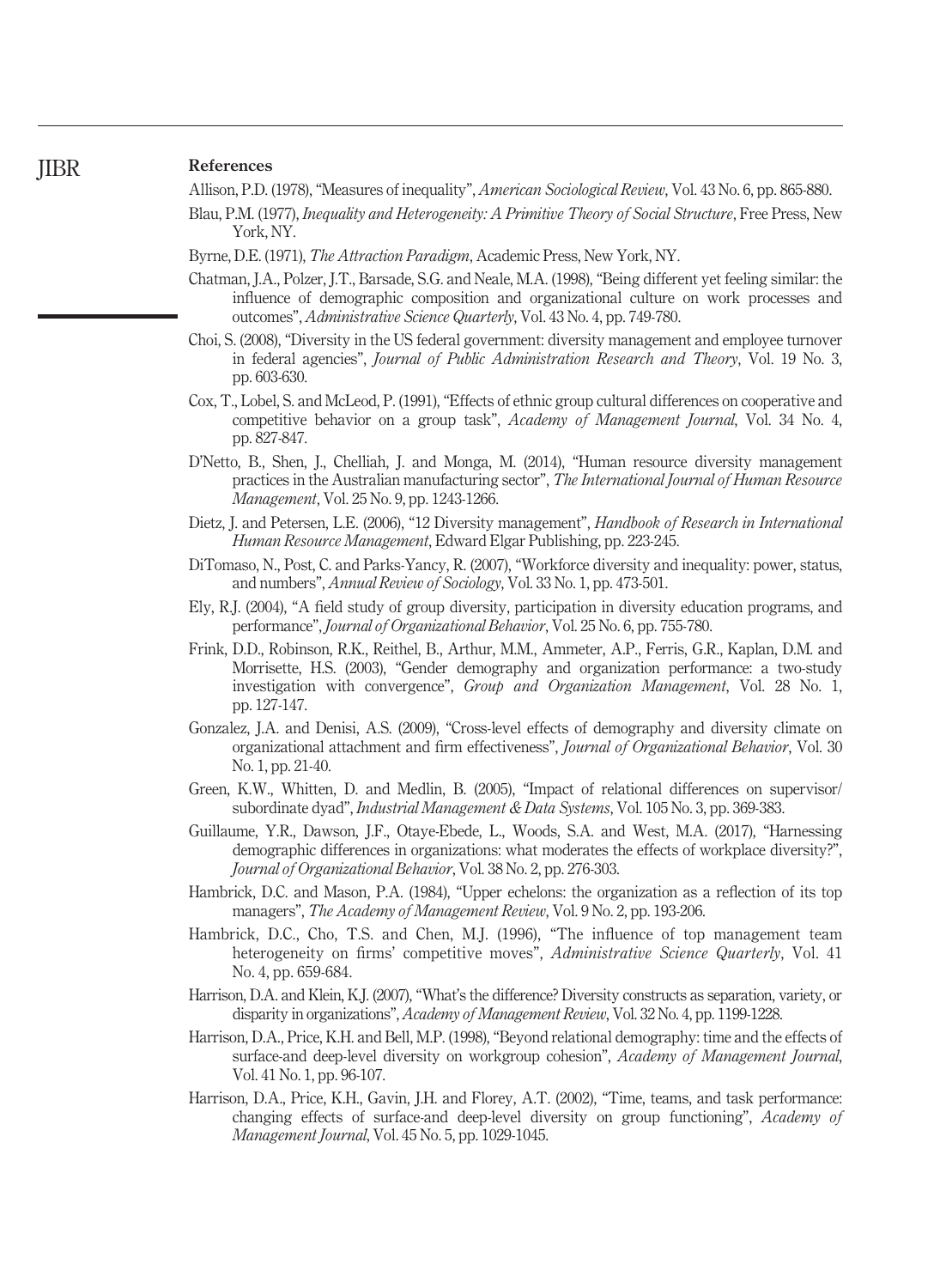- <span id="page-16-18"></span>Hoever, I.J., Van Knippenberg, D., Van Ginkel, W.P. and Barkema, H.G. (2012), "Fostering team creativity: perspective taking as key to unlocking diversity's potential", Journal of Applied Psychology, Vol. 97 No. 5, pp. 982-996.
- <span id="page-16-9"></span>Homan, A.C., Van Knippenberg, D., Van Kleef, G.A. and De Dreu, C.K. (2007), "Bridging faultlines by valuing diversity: diversity beliefs, information elaboration, and performance in diverse workgroups", Journal of Applied Psychology, Vol. 92 No. 5, pp. 1189-1199.
- <span id="page-16-17"></span>Hopkins, W.E., Hopkins, S.A. and Gross, M.A. (2005), "Cultural diversity recomposition and effectiveness in monoculture workgroups", Journal of Organizational Behavior, Vol. 26 No. 8, pp. 949-964.
- <span id="page-16-15"></span>Jackson, S.E. and Joshi, A. (2004), "Diversity in social context: a multi-attribute, multilevel analysis of team diversity and sales performance", Journal of Organizational Behavior, Vol. 25 No. 6, pp. 675-702.
- <span id="page-16-13"></span>Jackson, S.E., Joshi, A. and Erhardt, N.L. (2003), "Recent research on team and organizational diversity: SWOT analysis and implications", Journal of Management, Vol. 29 No. 6, pp. 801-830.
- <span id="page-16-4"></span>Jackson, S.E., Brett, J.F., Sessa, V.I., Cooper, D.M., Julin, J.A. and Peyronnin, K. (1991), "Some differences make a difference: Individual dissimilarity and group heterogeneity as correlates of recruitment, promotions, and turnover", Journal of Applied Psychology, Vol. 76 No. 5, pp. 675-689.
- <span id="page-16-10"></span>Jehn, K.A. and Bezrukova, K. (2004), "A field study of group diversity, workgroup context, and performance", Journal of Organizational Behavior, Vol. 25 No. 6, pp. 703-729.
- <span id="page-16-3"></span>Jehn, K., Northcraft, G. and Neale, M. (1999), "Why differences make a difference: a field study of diversity, conflict, and performance in workgroups", Administrative Science Quarterly, Vol. 44 No. 4, pp. 741-763.
- <span id="page-16-2"></span>Jonsen, K., Maznevski, M.L. and Schneider, S.C. (2011), "Special review article: diversity and its not so diverse literature: an international perspective", International Journal of Cross Cultural Management, Vol. 11 No. 1, pp. 35-62.
- <span id="page-16-6"></span>Joshi, A. and Roh, H. (2007), "Context matters: a multilevel framework for work team diversity research", Research in Personnel and Human Resources Management, Vol. 26, pp. 1-48.
- <span id="page-16-5"></span>Joshi, A. and Roh, H. (2009), "The role of context in work team diversity research: a meta-analytic review", Academy of Management Journal, Vol. 52 No. 3, pp. 599-627.
- <span id="page-16-8"></span>Joshi, A., Liao, H. and Jackson, S.E. (2006), "Cross-level effects of workplace diversity on sales performance and pay", Academy of Management Journal, Vol. 49 No. 3, pp. 459-481.
- <span id="page-16-7"></span>Kearney, E. and Gebert, D. (2009), "Managing diversity and enhancing team outcomes: the promise of transformational leadership", Journal of Applied Psychology, Vol. 94 No. 1, pp. 77-89.
- <span id="page-16-11"></span>Kirchmeyer, C. (1995), "Demographic similarity to the work group: a longitudinal study of managers at the early career stage", Journal of Organizational Behavior, Vol. 16 No. 1, pp. 67-83.
- <span id="page-16-1"></span>Kirkman, B.L., Tesluk, P.E. and Rosen, B. (2004), "The impact of demographic heterogeneity and team leader-team member demographic fit on team empowerment and effectiveness", Group and Organization Management, Vol. 29 No. 3, pp. 334-368.
- <span id="page-16-12"></span>Klein, K.J., Knight, A.P., Ziegert, J.C., Lim, B.C. and Saltz, J.L. (2011), "When team members' values differ: the moderating role of team leadership", *Organizational Behavior and Human Decision* Processes, Vol. 114 No. 1, pp. 25-36.
- <span id="page-16-0"></span>Knight, D., Pearce, C.L., Smith, K.G., Olian, J.D., Sims, H.P., Smith, K.A. and Flood, P. (1999), "Top management team diversity, group process, and strategic consensus", Strategic Management Journal, Vol. 20 No. 5, pp. 445-465.
- <span id="page-16-16"></span>Kochan, T., Bezrukova, K., Ely, R., Jackson, S., Joshi, A., Jehn, K., Leonard, J., Levine, D. and Thomas, D. (2003), "The effects of diversity on business performance: report of the diversity research network", Human Resource Management, Vol. 42 No. 1, pp. 3-21.
- <span id="page-16-14"></span>Kulkarni, M. (2015), "Language-based diversity and faultlines in organizations", *Journal of* Organizational Behavior, Vol. 36 No. 1, pp. 128-146.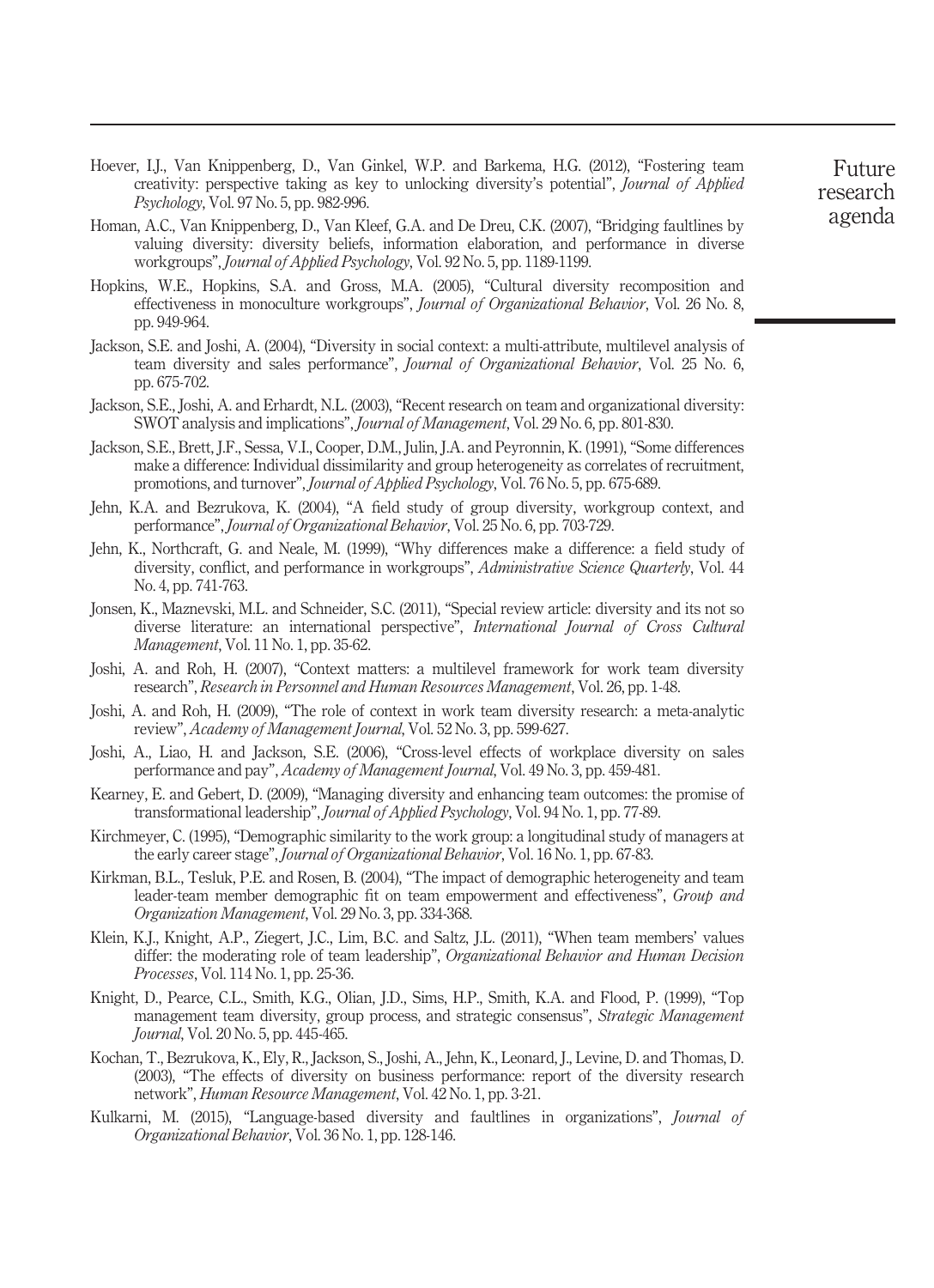<span id="page-17-8"></span>

|              | Lau, D.C. and Murnighan, J.K. (1998), "Demographic diversity and faultlines: the compositional |  |  |  |  |  |
|--------------|------------------------------------------------------------------------------------------------|--|--|--|--|--|
|              | dynamics of organizational groups", Academy of Management Review, Vol. 23 No. 2,               |  |  |  |  |  |
| pp. 325-340. |                                                                                                |  |  |  |  |  |

- <span id="page-17-7"></span>Lee, H.W. and Kim, E. (2019), "Workforce diversity and firm performance: relational coordination as a mediator and structural empowerment and multisource feedback as moderators", Human Resource Management, Vol. 59 No. 1, pp. 5-23.
- <span id="page-17-17"></span>Leslie, L.M. (2017), "A status-based multilevel model of ethnic diversity and work unit performance", Journal of Management, Vol. 43 No. 2, pp. 426-454.
- <span id="page-17-16"></span>Leung, K. and Wang, J. (2015), "Social processes and team creativity in multicultural teams: a sociotechnical framework", *Journal of Organizational Behavior*, Vol. 36 No. 7, pp. 1008-1025.
- <span id="page-17-18"></span>Li, J., Meyer, B., Shemla, M. and Wegge, J. (2018), "From being diverse to becoming diverse: a dynamic team diversity theory", Journal of Organizational Behavior, Vol. 39 No. 8, pp. 956-970.
- <span id="page-17-0"></span>McLeod, P. and Lobel, S.A. (1992), "The effects of ethnic diversity on idea generation in small groups", Academy of Management Proceedings, Vol. 1992 No. 1, pp. 227-231.
- <span id="page-17-1"></span>Milliken, F.J. and Martins, L.L. (1996), "Searching for common threads: understanding the multiple effects of diversity in organizational groups", Academy of Management Review, Vol. 21 No. 2, pp. 402-433.
- <span id="page-17-11"></span>Mohammed, S. and Angell, L.C. (2004), "Surface-and deep-level diversity in workgroups: examining the moderating effects of team orientation and team process on relationship conflict", Journal of Organizational Behavior, Vol. 25 No. 8, pp. 1015-1039.
- <span id="page-17-13"></span>Nishii, L.H. and Mayer, D.M. (2009),"Do inclusive leaders help to reduce turnover in diverse groups? the moderating role of leader-member exchange in the diversity to turnover relationship", Journal of Applied Psychology, Vol. 94 No. 6, pp. 1412-1426.
- <span id="page-17-9"></span>Nkomo, S.M., Bell, M.P., Roberts, L.M., Joshi, A. and Thatcher, S.M. (2019),"Diversity at a critical juncture: new theories for a complex phenomenon", Academy of Management Review, Vol. 44 No. 3, pp. 498-517.
- <span id="page-17-6"></span>Olsen, J.E. and Martins, L.L. (2012), "Understanding organizational diversity management programs: a theoretical framework and directions for future research", Journal of Organizational Behavior, Vol. 33 No. 8, pp. 1168-1187.
- <span id="page-17-10"></span>Ozturk, M.B. and Tatli, A. (2016), "Gender identity inclusion in the workplace: broadening diversity management research and practice through the case of transgender employees in the UK", The International Journal of Human Resource Management, Vol. 27 No. 8, pp. 781-802.
- <span id="page-17-2"></span>Pelled, L. (1996), "Demographic diversity, conflict, and work group outcomes: an intervening process theory", Organization Science, Vol. 7 No. 6, pp. 615-631.
- <span id="page-17-5"></span>Pelled, L.H., Eisenhardt, K.M. and Xin, K.R. (1999), "Exploring the black box: an analysis of workgroup diversity, conflict and performance", Administrative Science Quarterly, Vol. 44 No. 1, pp. 1-28.
- <span id="page-17-14"></span>Peretz, H., Levi, A. and Fried, Y. (2015), "Organizational diversity programs across cultures: effects on absenteeism, turnover, performance and innovation", The International Journal of Human Resource Management, Vol. 26 No. 6, pp. 875-903.
- <span id="page-17-3"></span>Pfeffer, J. and Salancik, G.R. (2003), The External Control of Organizations: A Resource Dependence Perspective, Stanford University Press.
- <span id="page-17-15"></span>Pieterse, A.N., van Knippenberg, D. and Van Dierendonck, D. (2013), "Cultural diversity and team performance: the role of team member goal orientation", Academy of Management Journal, Vol. 56 No. 3, pp. 782-804.
- <span id="page-17-12"></span>Pitts, D.W., Hicklin, A.K., Hawes, D.P. and Melton, E. (2010), "What drives the implementation of diversity management programs? Evidence from public organizations", Journal of Public Administration Research and Theory, Vol. 20 No. 4, pp. 867-886.
- <span id="page-17-4"></span>Richard, O. (2000), "Racial diversity, business strategy, and firm performance: a resource-based view", Academy of Management Journal, Vol. 43 No. 2, pp. 164-177.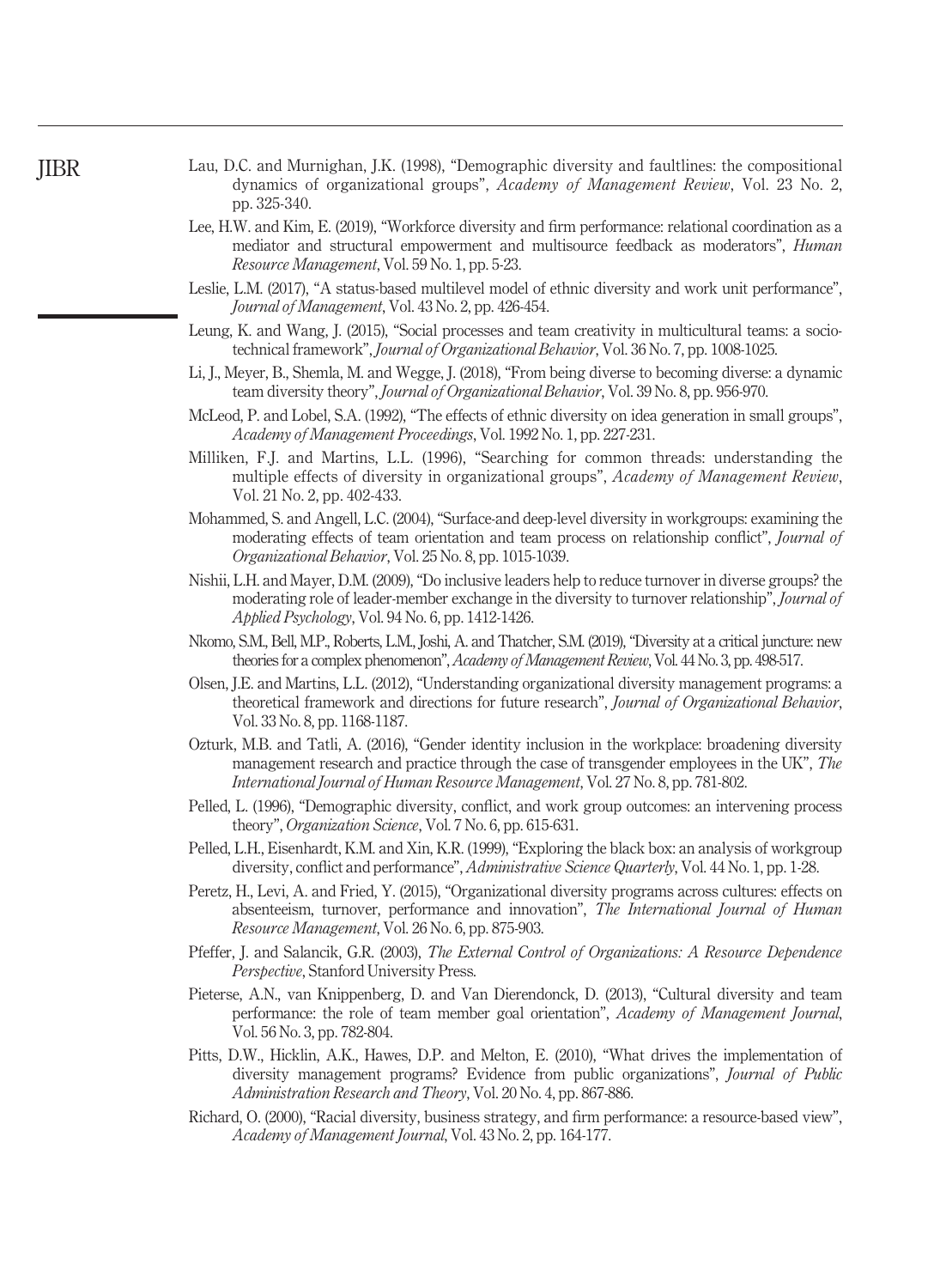- <span id="page-18-7"></span>Richard, O.C., Barnett, T., Dwyer, S. and Chadwick, K. (2004), "Cultural diversity in management, firm performance, and the moderating role of entrepreneurial orientation dimensions", Academy of Management Journal, Vol. 47 No. 2, pp. 255-266.
- <span id="page-18-15"></span>Richard, O.C., Kirby, S.L. and Chadwick, K. (2013), "The impact of racial and gender diversity in management on financial performance: how participative strategy making features can unleash a diversity advantage", The International Journal of Human Resource Management, Vol. 24 No. 13, pp. 2571-2582.
- <span id="page-18-12"></span>Richard, O.C., Murthi, B.S. and Ismail, K. (2007), "The impact of racial diversity on intermediate and long-term performance: the moderating role of environmental context", *Strategic Management* Journal, Vol. 28 No. 12, pp. 1213-1233.
- <span id="page-18-14"></span>Richard, O., McMillan, A., Chadwick, K. and Dwyer, S. (2003), "Employing an innovation strategy in racially diverse workforces: effects on firm performance", Group and Organization Management, Vol. 28 No. 1, pp. 107-126.
- <span id="page-18-11"></span>Riordan, C.M. and Shore, L.M. (1997), "Demographic diversity and employee attitudes: an empirical examination of relational demography within work units", Journal of Applied Psychology, Vol. 82 No. 3, pp. 342-358.
- <span id="page-18-1"></span>Roberson, Q.M. (2019), "Diversity in the workplace: a review, synthesis, and future research agenda", Annual Review of Organizational Psychology and Organizational Behavior, Vol. 6, pp. 69-88.
- <span id="page-18-2"></span>Roberson, Q., Ryan, A.M. and Ragins, B.R. (2017), "The evolution and future of diversity at work", Journal of Applied Psychology, Vol. 102 No. 3, pp. 483-499.
- <span id="page-18-9"></span>Schippers, M.C., Den Hartog, D.N., Koopman, P.L. and Wienk, J.A. (2003), "Diversity and team outcomes: the moderating effects of outcome interdependence and group longevity and the mediating effect of reflexivity", Journal of Organizational Behavior, Vol. 24 No. 6, pp. 779-802.
- <span id="page-18-16"></span>Shen, J., Tang, N. and D'Netto, B. (2014), "A multilevel analysis of the effects of HR diversity management on employee knowledge sharing: the case of Chinese employees", The International Journal of Human Resource Management, Vol. 25 No. 12, pp. 1720-1738.
- <span id="page-18-13"></span>Shin, S.J. and Zhou, J. (2007), "When is educational specialization heterogeneity related to creativity in research and development teams? Transformational leadership as a moderator", Journal of Applied Psychology, Vol. 92 No. 6, pp. 1709-1721.
- <span id="page-18-6"></span>Shore, L.M., Chung-Herrera, B.G., Dean, M.A., Ehrhart, K.H., Jung, D.I., Randel, A.E. and Singh, G. (2009), "Diversity in organizations: where are we now and where are we going? ", Human Resource Management Review, Vol. 19 No. 2, pp. 117-133.
- <span id="page-18-8"></span>Simons, T., Pelled, L.H. and Smith, K.A. (1999), "Making use of difference: diversity, debate, and decision comprehensiveness in top management teams", Academy of Management Journal, Vol. 42 No. 6, pp. 662-673.
- <span id="page-18-17"></span>Smith, K.G., Smith, K.A., Olian, J.D., Sims, H.P., Jr, O'Bannon, D.P. and Scully, J.A. (1994), "Top management team demography and process: the role of social integration and communication", Administrative Science Quarterly, Vol. 39 No. 3, pp. 412-438.
- <span id="page-18-0"></span>Sung, S.Y. and Choi, J.N. (2019), "Contingent effects of workforce diversity on firm innovation: high-tech industry and market turbulence as critical environmental contingencies", The International Journal of Human Resource Management, pp. 1-27.
- <span id="page-18-4"></span>Tajfel, H. and Turner, J.C. (1979), "An integrative theory of intergroup conflict", Social Psychology of Intergroup Relations, pp. 33-47.
- <span id="page-18-10"></span>Teachman, J.D. (1980), "Analysis of population diversity: measures of qualitative variation", Sociological Methods and Research, Vol. 8 No. 3, pp. 341-362.
- <span id="page-18-3"></span>Tsui, A., Egan, T. and O'Reilly, C. (1992), "Being different: relational demography and organizational attachment", Administrative Science Quarterly, Vol. 37 No. 4, pp. 549-579.
- <span id="page-18-5"></span>Turner, J.C. (1985), "Social categorization and the self-concept: a social cognitive theory of group behavior", Advances in Group Process: Theory and Research, Vol. 2, pp. 77-122.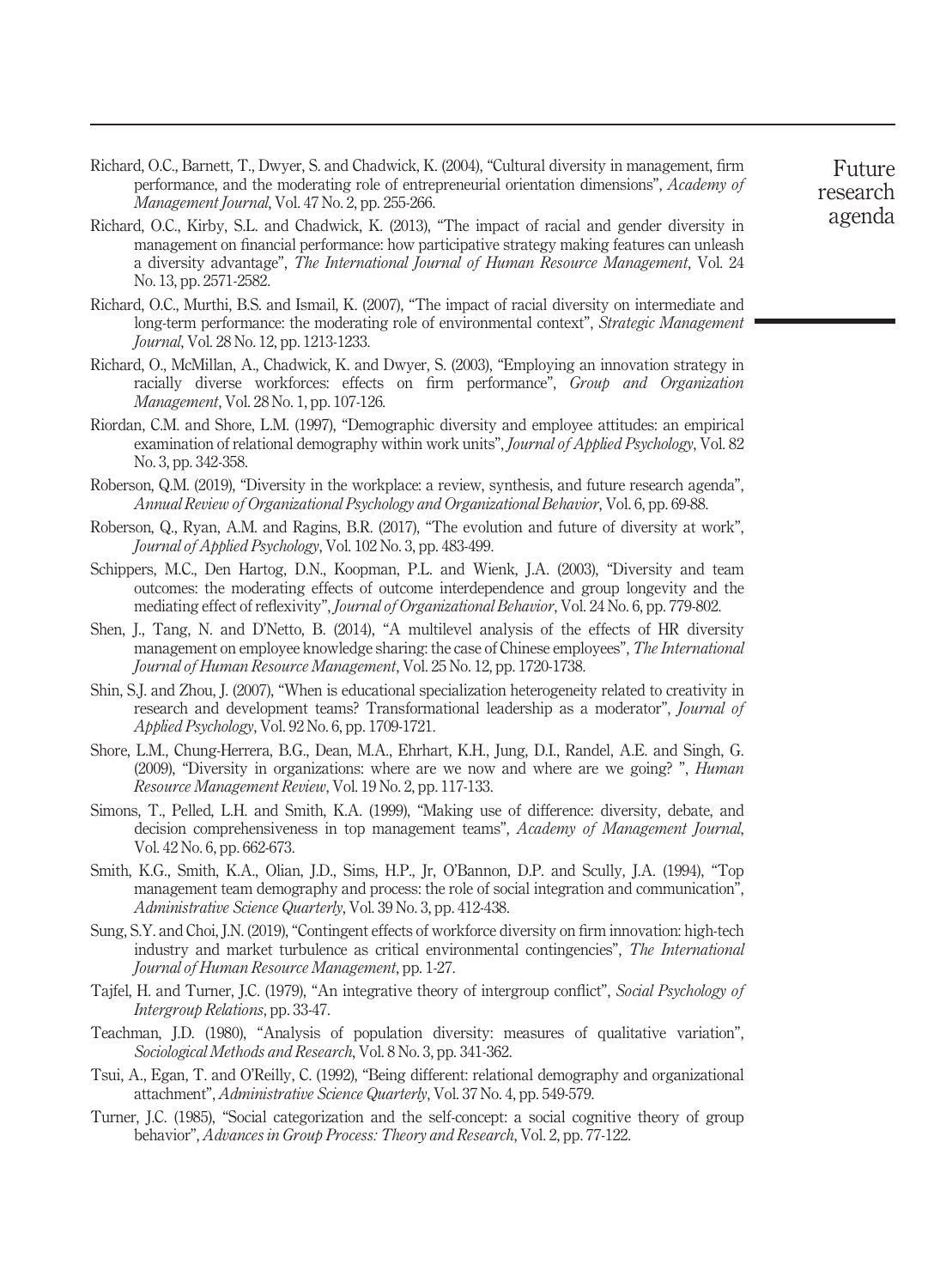- <span id="page-19-7"></span>Van Dick, R., Van Knippenberg, D., Hägele, S., Guillaume, Y.R. and Brodbeck, F.C. (2008), "Group diversity and group identification: the moderating role of diversity beliefs", *Human Relations*, Vol. 61 No. 10, pp. 1463-1492.
- <span id="page-19-5"></span>Van Knippenberg, D., Dawson, J.F., West, M.A. and Homan, A.C. (2011), "Diversity faultlines, shared objectives, and top management team performance", Human Relations, Vol. 64 No. 3, pp. 307-336.
- <span id="page-19-2"></span>Van Knippenberg, D., De Dreu, C.K. and Homan, A.C. (2004), "Workgroup diversity and group performance: an integrative model and research agenda", Journal of Applied Psychology, Vol. 89 No. 6, pp. 1008-1022.
- <span id="page-19-1"></span>Van Knippenberg, D. and Mell, J.N. (2016), "Past, present, and potential future of team diversity research: from compositional diversity to emergent diversity", Organizational Behavior and Human Decision Processes, Vol. 136, pp. 135-145.
- <span id="page-19-4"></span>Watson, W.E., Kumar, K. and Michaelsen, L.K. (1993), "Cultural diversity's impact on interaction process and performance: comparing homogeneous and diverse task groups", Academy of Management Journal, Vol. 36 No. 3, pp. 590-602.
- <span id="page-19-3"></span>Webber, S.S. and Donahue, L.M. (2001), "Impact of highly and less job-related diversity on workgroup cohesion and performance: a meta-analysis", Journal of Management, Vol. 27 No. 2, pp. 141-162.
- <span id="page-19-8"></span>Webster, J.R., Adams, G.A., Maranto, C.L., Sawyer, K. and Thoroughgood, C. (2018), "Workplace contextual supports for LGBT employees: a review, meta-analysis, and agenda for future research", Human Resource Management, Vol. 57 No. 1, pp. 193-210.
- <span id="page-19-6"></span>Wiersema, M.F. and Bird, A. (1993), "Organizational demography in Japanese firms: group heterogeneity, individual dissimilarity, and top management team turnover", Academy of Management Journal, Vol. 36 No. 5, pp. 996-1025.
- <span id="page-19-0"></span>Williams, K.Y. and O'Reilly, C.A. (1998), "Demography and diversity in organizations: a review of 40 years of research", Research in Organizational Behavior, Vol. 20, pp. 77-140.

#### Further reading

Chattopadhyay, P. (2003), "Can dissimilarity lead to positive outcomes? The influence of open versus closed minds", Journal of Organizational Behavior, Vol. 24 No. 3, pp. 295-312.

#### Corresponding author

Shatrughan Yadav can be contacted at [yadav.shatrughna82@gmail.com](mailto:yadav.shatrughna82@gmail.com)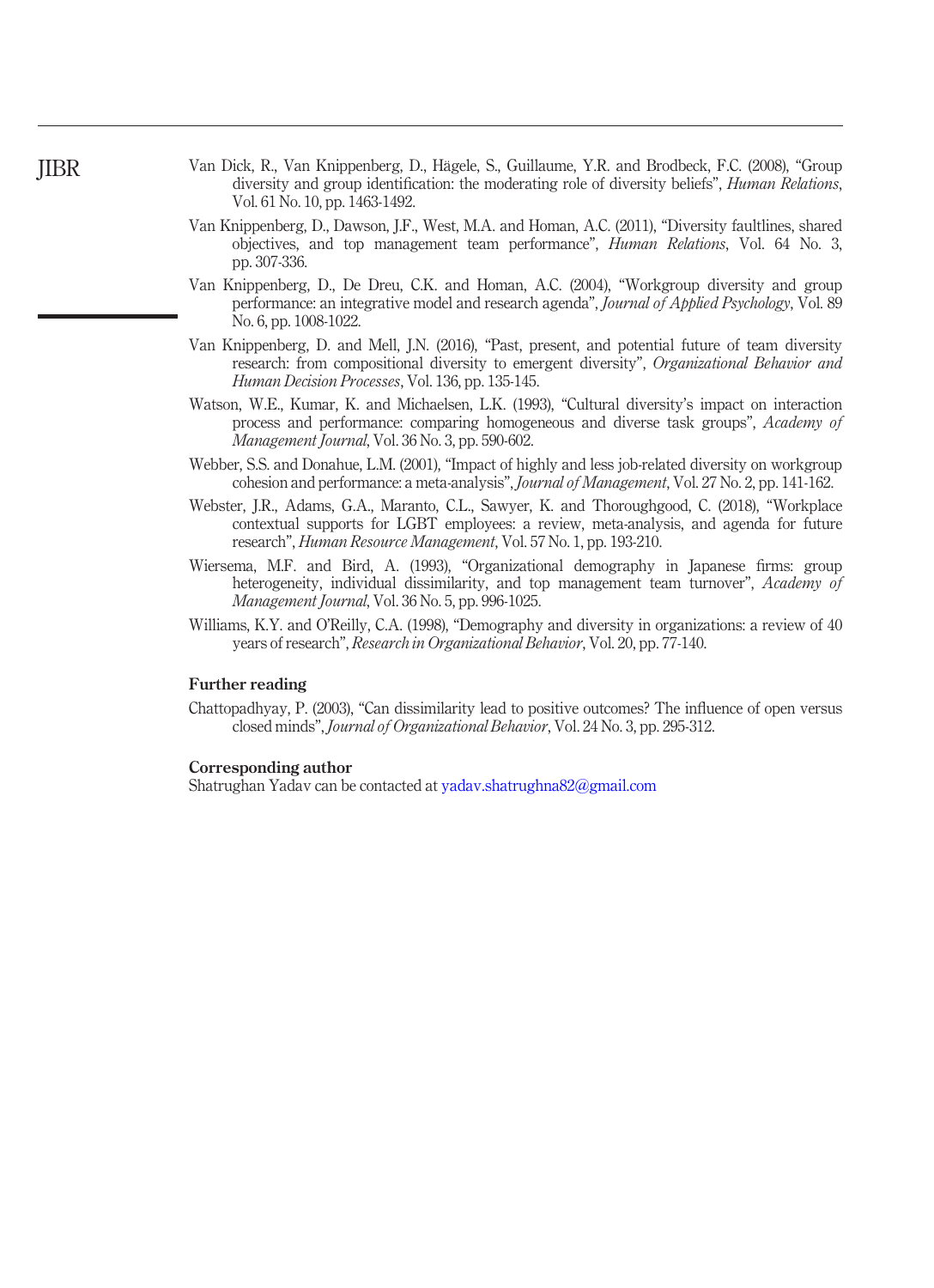<span id="page-20-0"></span>

| Appendix 1                               |                                                                              |                                               |                                                                                       |                                                                |                                                                                            |                                                  |                                                              |                                                                                         |                                                                |                                                                   |                                   |             | Future<br>research                                                                         |
|------------------------------------------|------------------------------------------------------------------------------|-----------------------------------------------|---------------------------------------------------------------------------------------|----------------------------------------------------------------|--------------------------------------------------------------------------------------------|--------------------------------------------------|--------------------------------------------------------------|-----------------------------------------------------------------------------------------|----------------------------------------------------------------|-------------------------------------------------------------------|-----------------------------------|-------------|--------------------------------------------------------------------------------------------|
| Supporting<br>Theory                     | NA                                                                           | Attraction<br>selection                       | NA                                                                                    | categorization<br>Self-                                        | NA                                                                                         | demography<br>Relational                         | Social identity                                              | Upper Echelon,<br>Group process                                                         | Intervening<br>process                                         | NA                                                                | Resource-based                    | (continued) | agenda                                                                                     |
| Race                                     | Positive                                                                     |                                               | Positive                                                                              | Negative                                                       | Positive                                                                                   | Positive                                         | Negative                                                     |                                                                                         | Positive                                                       |                                                                   | Positive                          |             |                                                                                            |
| Relationship of diversity with<br>Gender |                                                                              |                                               |                                                                                       | Negative                                                       |                                                                                            | Non-significant                                  | Negatively                                                   |                                                                                         | Non-significant                                                |                                                                   |                                   |             |                                                                                            |
| Age                                      |                                                                              | Positive                                      |                                                                                       | Inconsistent                                                   |                                                                                            |                                                  |                                                              | Non-significant                                                                         | Negative                                                       | Non-significant                                                   |                                   |             |                                                                                            |
| Dependent<br>variable                    | problem-solving<br>Cooperative<br>behavior in                                | Increased<br>Turnover                         | Idea generation                                                                       | commitment and<br>Absenteeism,<br>Intent to stay               | Overall Group<br>performance                                                               | cohesiveness<br>Group                            | performance<br>Workgroup                                     | consensus<br>Strategic                                                                  | Performance<br>Task                                            | Firm's financial<br>performance                                   | performance<br>Financial          |             |                                                                                            |
| Nature of Sample                         | a large public university<br>graduate students from<br>136 undergraduate and | team in bank holding<br>93 top management     | 137 undergraduate and<br>graduate students from<br>Midwestern university<br>companies | A sample of 151 groups,<br>comprising 1705<br>respondents in 3 | southwestern university<br>workgroups in a large<br>36 different students<br>organizations | 1584 employees from 98<br>workgroups in the life | 92 work teams in the<br>insurance company<br>household goods | firms in the US and a<br>group of subsidiaries<br>83 high technology<br>moving industry | 317 employees sample<br>located in Ireland<br>from 45 teams in | TMTs of 57 electronic<br>manufacturing firms<br>electronics firms | Sample collected from<br>63 banks |             |                                                                                            |
| Country                                  | USA                                                                          | <b>USA</b>                                    | <b>USA</b>                                                                            | <b>USA</b>                                                     | <b>USA</b>                                                                                 | <b>USA</b>                                       | <b>USA</b>                                                   | Ireland<br>USA                                                                          | USA                                                            | <b>USA</b>                                                        | USA                               |             | Table A1.                                                                                  |
| Author(s)                                | $\cos et al. (1991)$                                                         | $\frac{\text{Jackson et al.}}{\text{(1991)}}$ | McLeod and<br>Lobel (1992)                                                            | Tsui et al. (1992)                                             | Watson et al.<br>(1993)                                                                    | Riordan and<br>Shore (1997)                      | Jehn et al. (1999)                                           | Knight et al.<br>(1999)                                                                 | Pelled et al.<br>(1999)                                        | Simons et al.<br>(1999)                                           | Richard (2000)                    |             | Overview of<br>diversity literature<br>pertaining to age,<br>gender, and race<br>diversity |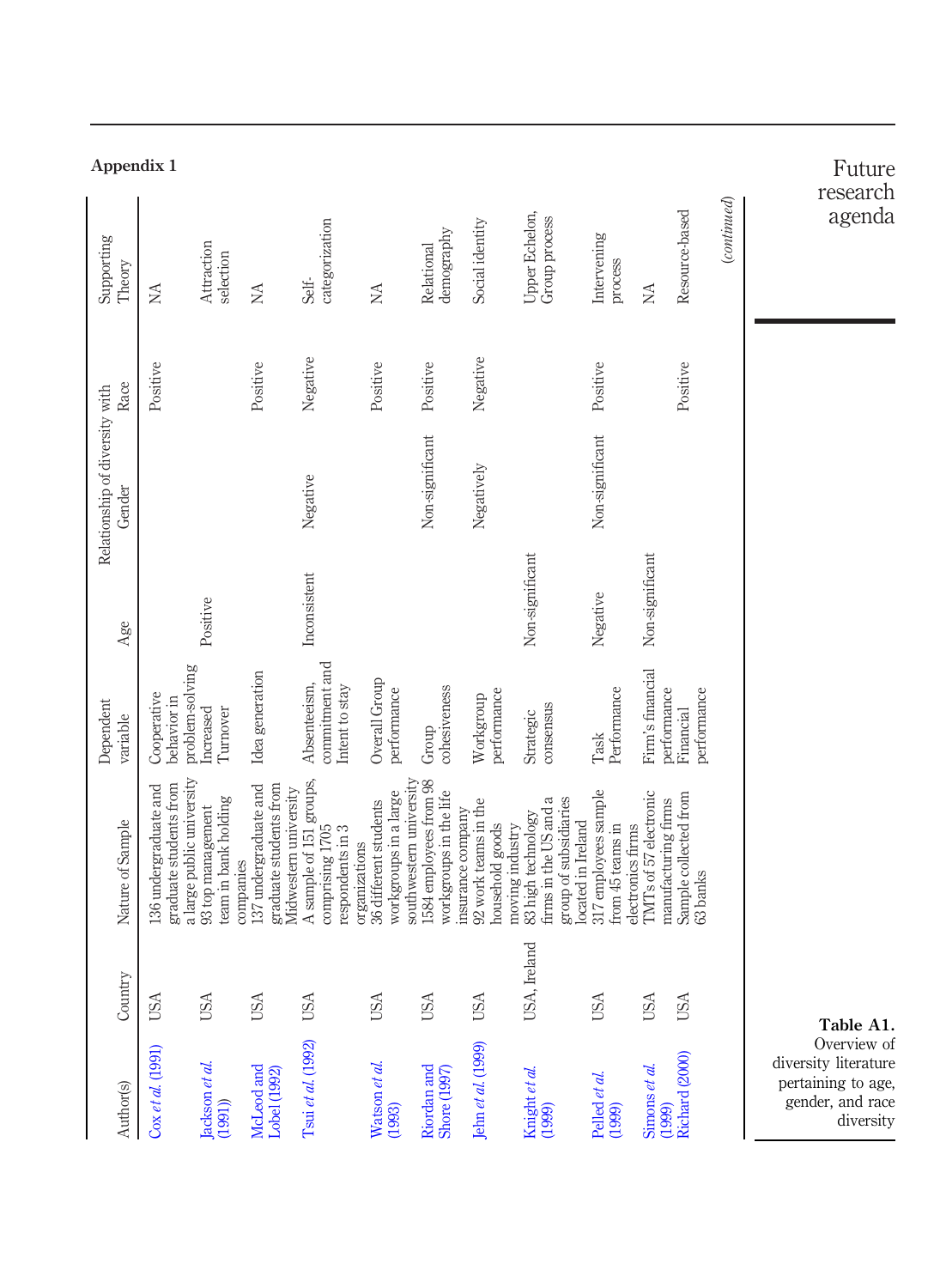| Author(s)                                | Country    | Nature of Sample                                                        | Dependent<br>variable         | Age             | Relationship of diversity with<br>Gender | Race               | Supporting<br>Theory                               |
|------------------------------------------|------------|-------------------------------------------------------------------------|-------------------------------|-----------------|------------------------------------------|--------------------|----------------------------------------------------|
| Donahue (2001)<br>Webber and             | Canada     | Meta-analysis                                                           | performance<br>Group          | Inconsistent    | Inconsistent                             | Inconsistent       | ŃЙ                                                 |
| Harrison et al.<br>(2002)                | USA        | 144 teams of graduate<br>and undergraduate<br>students                  | performance<br>Team           | Positive        | Positive                                 | Non-significant    | NA                                                 |
| Frink et al. (2003)                      | <b>USA</b> | 291 organizations from<br>national organization<br>survey               | Organizational<br>performance |                 | relationship<br>Inverted U<br>shaped     |                    | categorization<br>and social<br>identity<br>Social |
| Jackson et al.<br>(2003<br>Kochan et al. | USA        | A review paper (SWOT<br>analysis)                                       | Team Diversity                |                 |                                          |                    | <b>NA</b>                                          |
| (2003)                                   | USA        | different organizations<br>4 different study from                       | Organizational<br>performance | Non-significant |                                          | Non-significant NA |                                                    |
| Richard et al.<br>(2003)                 | USA        | 177 Bank presidents and<br>HR managers selected<br>from different banks | performance<br>Firm           |                 |                                          | Positive           | Resource-based,<br>Contingency<br>theory           |
| Ely (2004)                               | USA        | retail branches in the<br>Employees from 486<br><b>Bank</b>             | Performance<br>Financial      | Negative        | Non-significant                          | Non-significant    | NA                                                 |
| Jackson and Joshi USA<br>(2004)          |            | 365 sales teams selected<br>from 42 districts in the<br>SQ              | performance<br>Sales team     |                 | Positive                                 | Inconsistent       | <b>NA</b>                                          |
| Bezrukova (2004)<br><b>Jehn</b> and      | USA        | 1528 workgroups in<br>large information-<br>processing firm             | Performance<br>outcomes       | Negative        | Negative                                 | Negative           | No theory                                          |
| Kirkman et al.<br>(2004)                 | USA        | 111 intact work teams in<br>4 different organizations                   | effectiveness<br>Team         | Non-significant | Non-significant                          | Negative           | categorization<br>and social<br>Social             |
| Richard et al.<br>(2004)                 | USA        | 153 HR executives of the Firm<br>banking industry                       | performance                   |                 | Inverted U<br>shaped                     | Nonlinear          | Blau theory<br>identity                            |
|                                          |            |                                                                         |                               |                 |                                          |                    | (continued)                                        |

Table A1.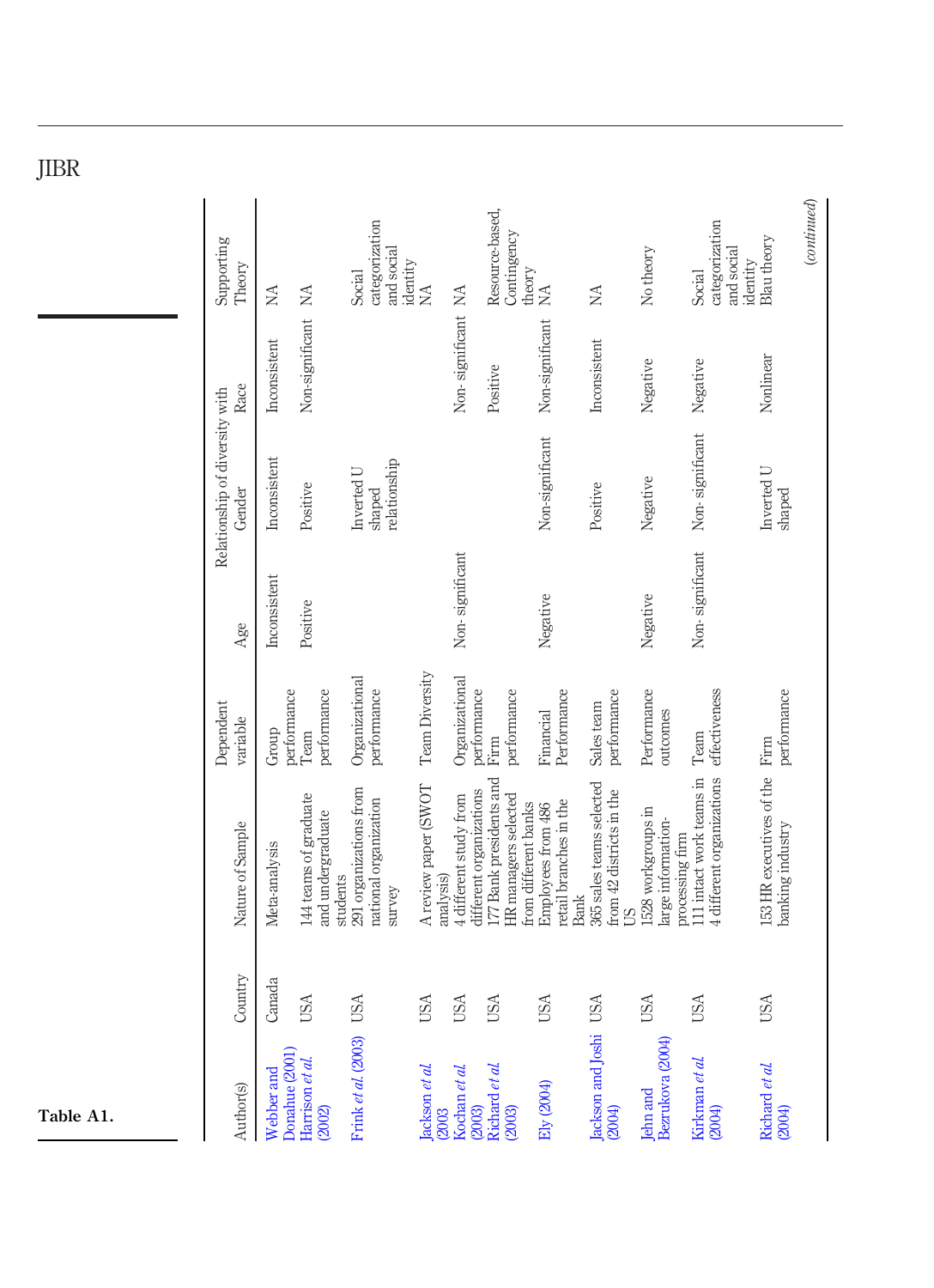|                                          |                                                                   |                          |                                                  |                                                                                                      |                                                          |                                            |                                                             |                                                                                  |                                                              |                                     |             | Future<br>research |
|------------------------------------------|-------------------------------------------------------------------|--------------------------|--------------------------------------------------|------------------------------------------------------------------------------------------------------|----------------------------------------------------------|--------------------------------------------|-------------------------------------------------------------|----------------------------------------------------------------------------------|--------------------------------------------------------------|-------------------------------------|-------------|--------------------|
| Supporting<br>Theory                     | categorization<br>Social identity<br>and self-                    | Social identity          | Social identity                                  | based theory<br>Blau Theory<br>Knowledge-                                                            | attraction theory<br>Similarity                          | Social identity                            | categorization<br>Social identity<br>and social             |                                                                                  | Leader-member<br>categorization,<br>Social                   | exchange                            | (continued) | agenda             |
| Race                                     |                                                                   | Positive                 | Positive                                         | relationship<br><b>U</b> shaped                                                                      | Positive                                                 | Positive                                   | Negative                                                    |                                                                                  |                                                              |                                     |             |                    |
| Relationship of diversity with<br>Gender | Non-significant                                                   |                          | Positive                                         |                                                                                                      | Non-significant                                          | relationship<br>Inversed U<br>shaped       | Negative                                                    |                                                                                  |                                                              |                                     |             |                    |
| Age                                      |                                                                   |                          |                                                  |                                                                                                      |                                                          |                                            | Negative                                                    | Not significant                                                                  | Positive                                                     |                                     |             |                    |
| Dependent<br>variable                    | Org commitment Non-significant<br>satisfaction<br>and Job         | effectiveness<br>Group   | Performance<br>Sales                             | performance<br>Financial                                                                             | Employee<br>intention<br>turnover                        | performance<br>Firm                        | Performance<br>Team                                         | performance<br>Team                                                              | Turnover                                                     | management<br>programs<br>Diversity |             |                    |
| Nature of Sample                         | 279 HR professionals<br>employed in large US<br>manufacturer firm | Conceptual paper         | Sales employees of 437<br>teams in 46 units of a | listed 50 best minorities<br>analysis of Fortune<br>6-year longitudinal<br>large company<br>US firms | Federal Human capital<br>67 sub-agencies under<br>survey | 271 employees from 26<br>restaurants chain | teams in 39 studies<br>conducted on 8757<br>A meta-analysis | German pharmaceutical<br>62 R and D teams in the<br>Transformational<br>industry | large supermarket chain<br>348 department in a<br>leadership | Public school in Texas              |             |                    |
| Country                                  |                                                                   | USA                      | USA                                              | USA                                                                                                  | USA                                                      | USA                                        | USA                                                         | Germany                                                                          |                                                              | USA                                 |             |                    |
| Author(s)                                | Green et al. (2005) USA                                           | Hopkins et al.<br>(2005) | Joshi et al. (2006)                              | Richard et al.<br>(2007)                                                                             | Choi (2008)                                              | Gonzalez and<br>Denisi (2009)              | Joshi and Roh<br>(2009)                                     | Gebert (2009)<br>Kearney and                                                     | Nishii and Mayer USA<br>(2009)                               | Pitts et al. (2010)                 |             | Table A1.          |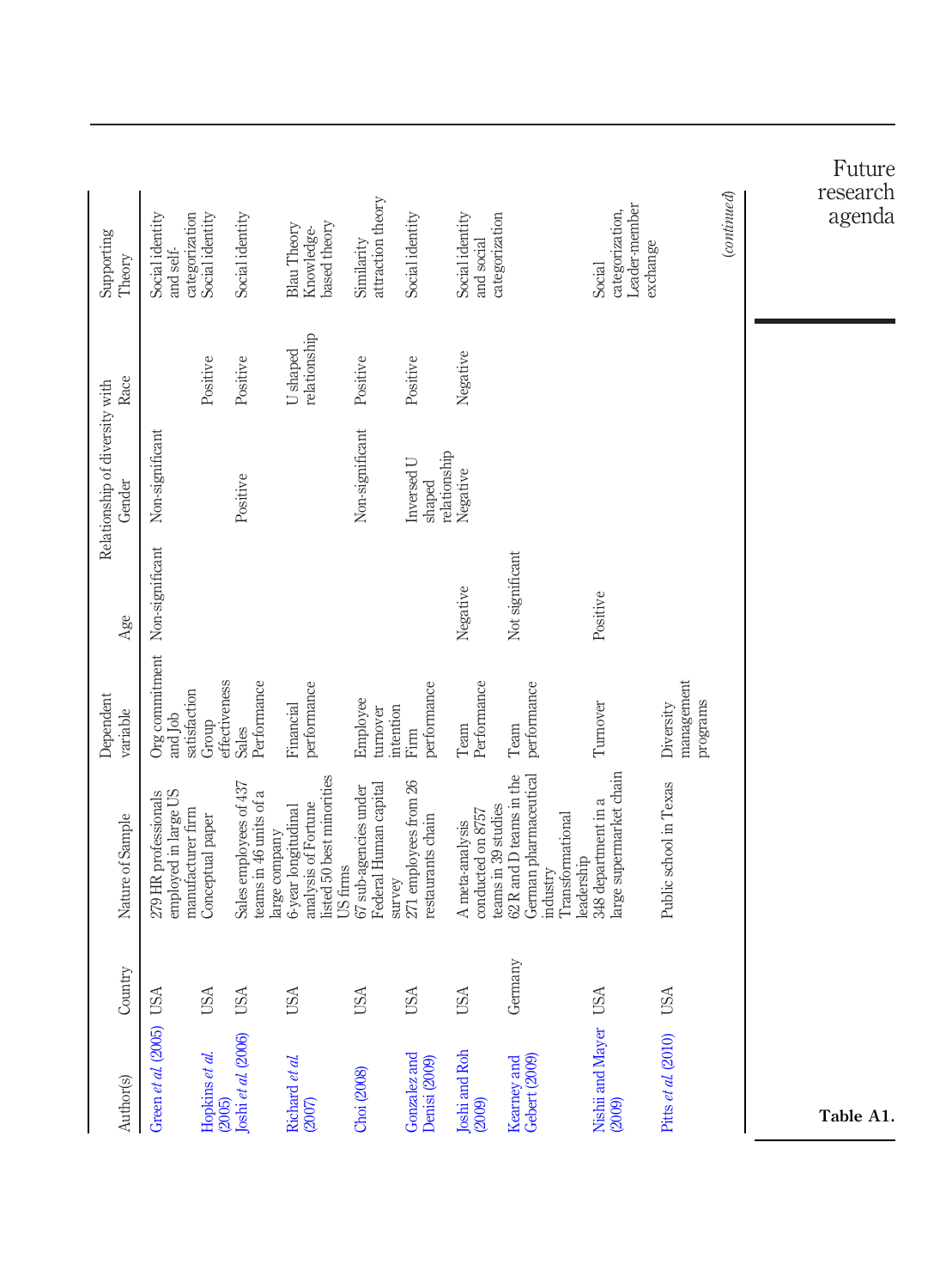| <b>JIDI</b> |                                          |                                                    |                                                                          |                                            |                           |                                  |                                                                        |                                                                |                          |                                                             |                                            |                                                |
|-------------|------------------------------------------|----------------------------------------------------|--------------------------------------------------------------------------|--------------------------------------------|---------------------------|----------------------------------|------------------------------------------------------------------------|----------------------------------------------------------------|--------------------------|-------------------------------------------------------------|--------------------------------------------|------------------------------------------------|
|             | Supporting<br>Theory                     | Faultline Theory                                   | <b>NA</b>                                                                | Goal orientation                           | $\rm \stackrel{AA}{\geq}$ | Equity theory                    | NA                                                                     | and elaboration<br>Categorization<br>categorization,<br>Social | Social Identity<br>model | NA                                                          | and elaboration<br>Categorization<br>model | (continued)<br>Social identity<br>Blau theory  |
|             | Race                                     |                                                    |                                                                          |                                            | Positive                  |                                  |                                                                        | diversity<br>Cultural                                          |                          |                                                             |                                            | Negative                                       |
|             | Relationship of diversity with<br>Gender | Negative                                           |                                                                          | Positive                                   | Positive                  |                                  |                                                                        | Positive                                                       |                          |                                                             |                                            |                                                |
|             | Age                                      |                                                    |                                                                          |                                            |                           | Positive                         |                                                                        |                                                                |                          |                                                             |                                            |                                                |
|             | Dependent<br>variable                    | performance<br>Team                                | Team creativity                                                          | performance<br>Team                        | Performance<br>Financial  | Knowledge<br>sharing             | Turnover                                                               | Team Creativity                                                |                          |                                                             | integration,<br>Social                     | performance<br>performance<br>Work unit        |
|             | Nature of Sample                         | 42 top management<br>manufacturing<br>team from UK | 231 students from a<br>Conceptual Paper<br>Dutch university<br>companies | 312 students from Dutch<br>business school | 535 bank institutions     | 716 respondents from 37<br>firms | large global companies<br>Qualitative approach,<br>92 employees from 9 | Review paper                                                   | 38 respondents from IT   | 14 in-depth interviews<br>from the transgender<br>companies | Conceptual paper<br>community              | with 131 bank branches<br>743 employees nested |
|             | Country                                  | JK                                                 | Netherlands<br>Japan<br>The                                              | Netherlands<br>The                         | <b>USA</b>                | China                            | Australia                                                              |                                                                | India                    | ŬК                                                          | UK                                         | <b>USA</b>                                     |
| Table A1.   | Author(s)                                | van Knippenberg<br>et al. (2011)                   | Martins (2012)<br>Hoever et al.<br>Olsen and<br>(2012)                   | Pieterse et al.<br>(2013)                  | Richard et al.<br>(2013)  | Shen et al. $(2014)$             | D'Netto et al.<br>(2014)                                               | Leung and Wang Hong Kong<br>(2015)                             | Kulkarni (2015)          | Ozturk and Tatli<br>(2016)                                  | Guillaume et al.<br>(2017)                 | Leslie (2017)                                  |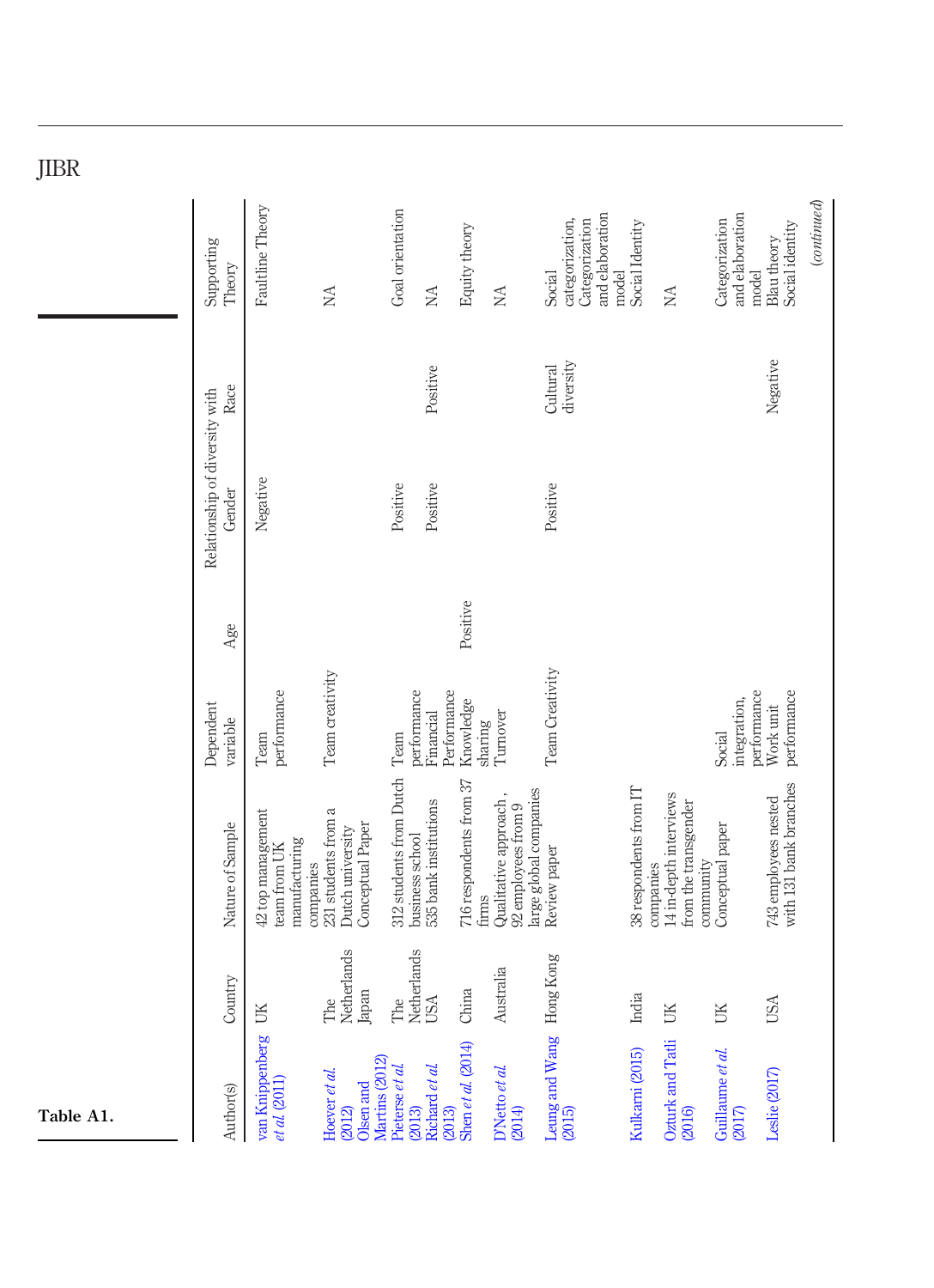| Supporting<br>Theory                             |                          | Dynamic team       | diversity theory<br>Contingency | Theory<br>Social | categorization<br>coordination<br>Relational    | theory                    |
|--------------------------------------------------|--------------------------|--------------------|---------------------------------|------------------|-------------------------------------------------|---------------------------|
| Race<br>Relationship of diversity with<br>Gender |                          |                    |                                 |                  |                                                 |                           |
| Age                                              |                          |                    | Positive                        |                  | Negative                                        |                           |
| Dependent<br>variable                            |                          | Team               | Firm Innovation<br>performance  |                  | Firm                                            |                           |
| Nature of Sample                                 | Review paper (LGBT)      | Conceptual paper   | 178 Korean companies            | Review Paper     | manufacturing company Performance<br>189 Korean |                           |
| Country                                          | <b>USA</b>               | The<br>Netherlands | South Korea                     | <b>USA</b>       | South Korea                                     | South Africa Review Paper |
| Author(s)                                        | Webster et al.<br>(2018) | Li et al. (2018)   | Sung and Choi<br>(2019)         | Roberson (2019)  | Lee and Kim<br>(2019)                           | Nkomo et al.<br>(2019)    |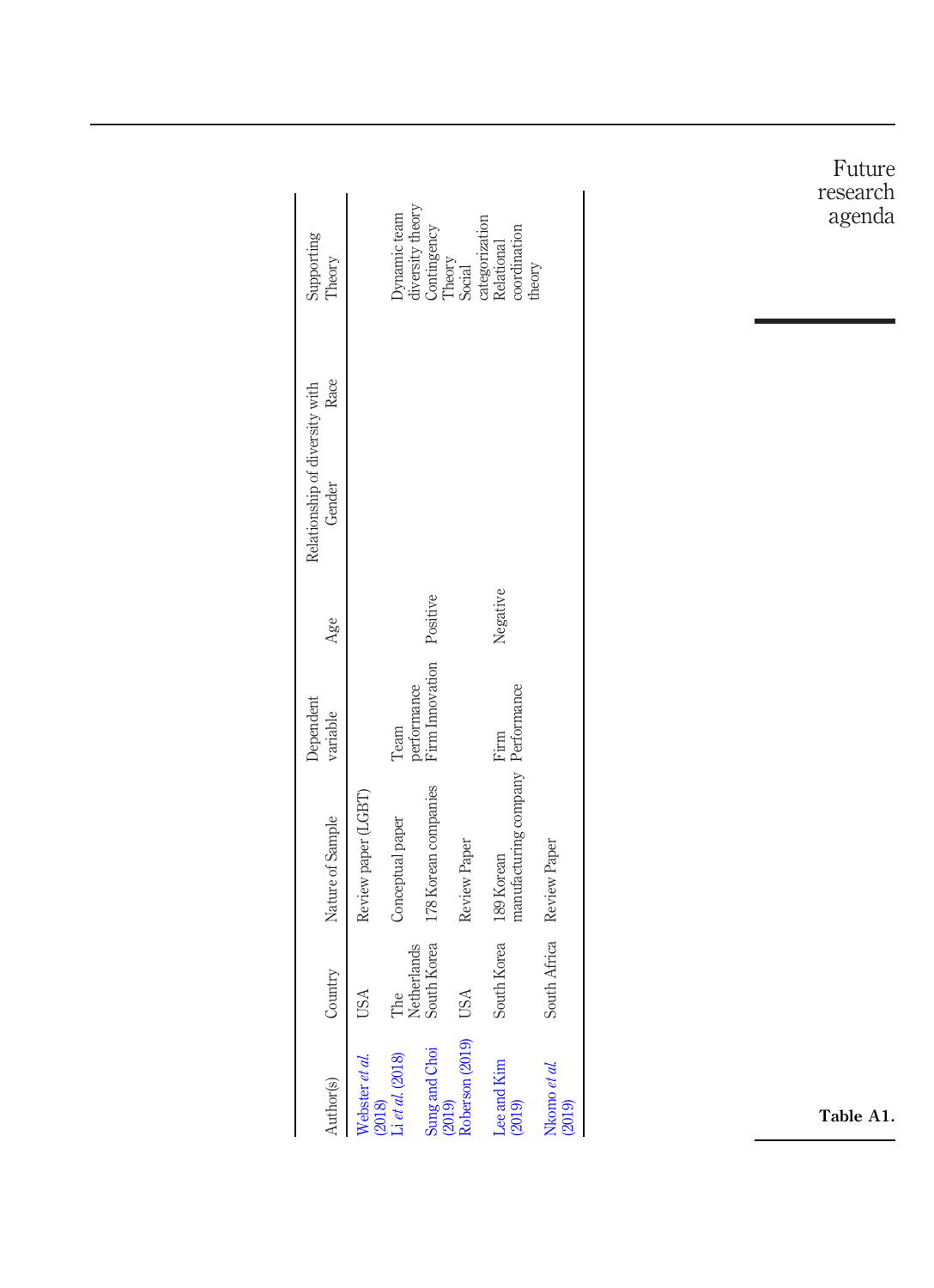| ۰, |
|----|
|----|

| to<br>1, | <b>'.</b><br>of<br>iterature |                                                                                            | Dependent                                        | Educational  | Relationship of diversity with<br>Functional |                     |                                              |
|----------|------------------------------|--------------------------------------------------------------------------------------------|--------------------------------------------------|--------------|----------------------------------------------|---------------------|----------------------------------------------|
|          | Country                      | Sample                                                                                     | variable                                         | background   | background                                   | Tenure              | Supporting Theory                            |
|          | USA                          | team in bank holding<br>93 top management<br>companies                                     | Increased<br>Turnover                            | Negative     |                                              | significant<br>Non- | Attraction selection                         |
|          | <b>USA</b>                   | A sample of 151 groups,<br>respondents in 3 large<br>comprising 1705<br>organizations      | commitment and<br>Absenteeism,<br>Intent to stay | Positive     |                                              | significant<br>Non- | Self-categorization<br>theory                |
|          | Japan                        | firms listed in the Tokyo<br>220 executives from 40<br>stock exchange                      | Turnover                                         |              |                                              | Significant         | demography theory<br>Organizational          |
|          | Smith et al. (1994) USA      | high technology firms<br>230 response from 53                                              | Organization<br>performance                      | Positive     | Negative                                     | Positive            | Upper Echelon                                |
|          | USA                          | Large sample from 32<br>airlines                                                           | performance<br>Financial                         | Positive     | Positive                                     | significant<br>Non- | Behavioral theory                            |
|          | USA                          | 1584 employees from 98<br>workgroups in the life<br>insurance company                      | commitment<br>Group                              |              |                                              | Positive            | demography theory<br>Relational              |
|          | <b>USA</b>                   | 92 work teams in the<br>moving the industry<br>household goods                             | performance<br>Workgroup                         | Positive     |                                              |                     | Social identity theory                       |
|          | USA,<br>Ireland              | firms in the US and a<br>group of subsidiaries<br>83 high technology<br>located in Ireland | consensus<br>Strategic                           | Negative     | Negative                                     | Positive            | Group process theory<br><b>Upper Echelon</b> |
|          | USA                          | 317 employees sample<br>electronics firms<br>from 45 teams in                              | Performance                                      |              | Positive                                     | Positive            | Intervening process<br>theory                |
|          | USA                          | TMTs of 57 electronic<br>manufacturing firms                                               | Firm's financial<br>performance                  | Positive     | Positive                                     | Positive            | No theory                                    |
|          | Canada                       | Meta-analysis                                                                              | performance<br>Group                             | Inconsistent | Inconsistent                                 |                     | No theory                                    |
|          |                              |                                                                                            |                                                  |              |                                              |                     | (continued)                                  |

Table A2. Overview of diversity literature pertaining to

educational, functional background tenure dive